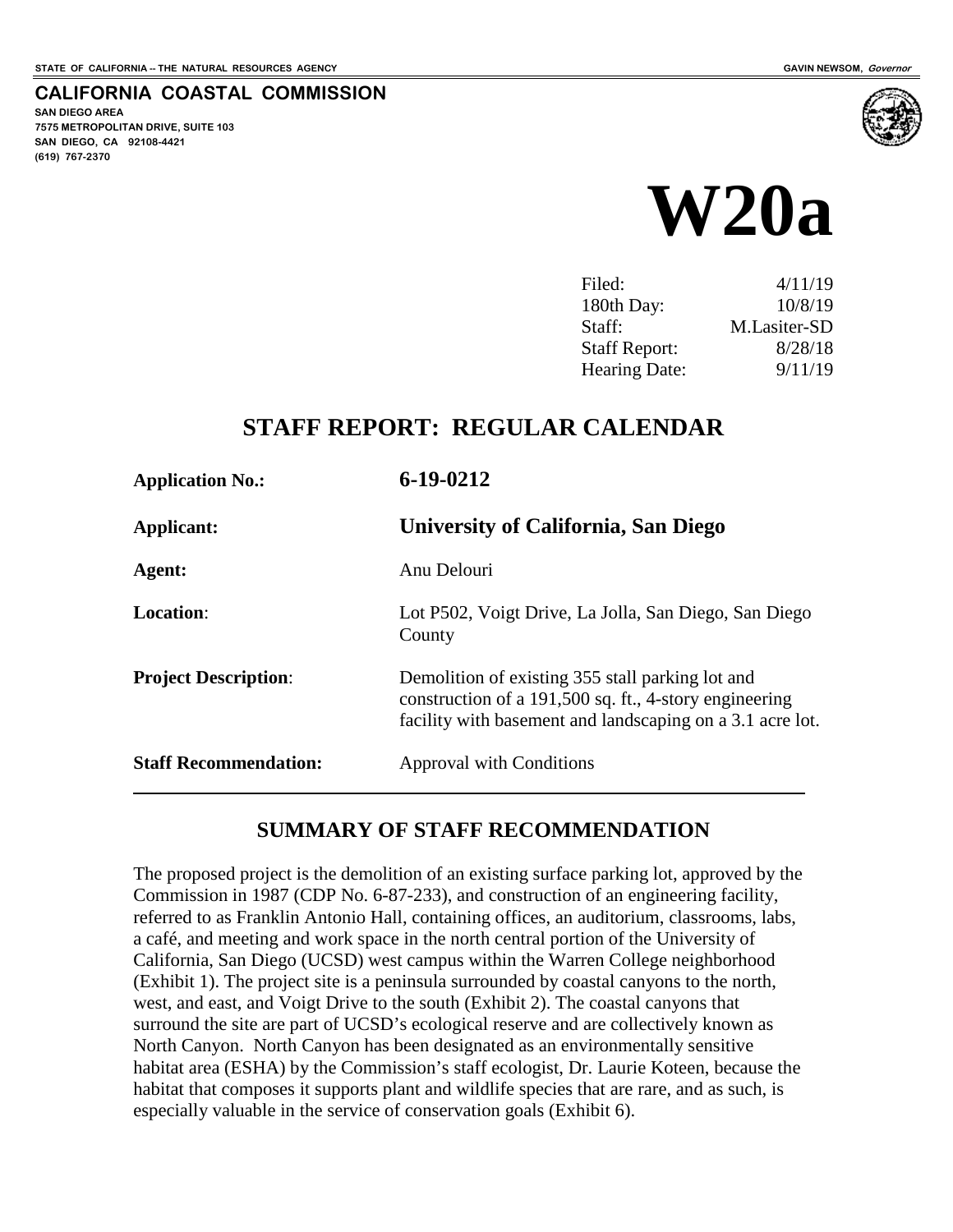Protecting ESHA requires not only avoiding any direct encroachment into the habitat, but also providing a native vegetation buffer between the ESHA and the development to serve as a transitional area. The buffer provides distance and a physical barrier to human intrusion, and minimizes indirect impacts from noise, lighting, pollutants, shading, and other forms of habitat intrusion. The original project did not include an ESHA buffer (Exhibits 3 and 4). However, after a significant amount of coordination with Commission staff, the applicant agreed to modify the project to include an ESHA buffer that varies in width from 25 to 50 ft. (Exhibit 5).

Initially, the Commission's staff ecologist recommended a 50 ft. ESHA buffer to protect the adjacent ESHA. However, the applicant contended that the recommended buffer was not feasible due to site constraints, fuel modification requirements, and an inability to redesign or shift the position of the proposed building. In this case, Commission staff agreed that a variable ESHA buffer ranging from 25 to 50 ft., but no less than a minimum of 25 ft., would be acceptable; however, the applicant submitted several alternatives that did not meet the 25 ft. minimum buffer and incorporated large firewalls separating the ESHA buffer from the adjacent habitat. Finally, on August 15, 2019, the applicant submitted Alternative 5, which eliminated the eastern firewall and pulled back the western firewall closer to the building and outside of the ESHA buffer by incorporating an exterior fire sprinkler system; eliminated the emergency fire access road to the east of the building by providing alternative access on the west side of the building in order to provide a 25-40 ft. ESHA buffer on the east side of the site; reduced the size of the service area at the southeast portion of the site to meet the minimum emergency fire access requirements; and increased the ESHA buffer in the southwest corner of the project site as well as in the southeast corner (Exhibit 5). In areas where a 25 ft. ESHA buffer is not feasible due to requirements for emergency fire access, the applicant proposes to plant low-growing native species (e.g., native grasses and forbs) that are present within the adjacent ecological reserve and to only conduct temporary irrigation while the vegetation establishes. Thus, these constrained emergency fire access areas will be compatible with the adjacent ESHA buffer while still providing adequate emergency access for fire vehicles, if needed. The overall ESHA buffer around the building has been increased from no buffer in the original proposal, to approximately 25,000 sq. ft. in Alternative 4, and nearly 32,000 sq. ft. in Alternative 5.

**Special Condition No. 1** requires revised final plans incorporating the 25-50 ft. ESHA buffer, as shown on Exhibit 5. **Special Condition No. 2** identifies the types of species and activities permitted in the ESHA buffer, including the planting of vegetation consisting of native species that are found within the adjacent ESHA, temporary irrigation to support plant establishment, and maintenance. Special Condition No. 2 further requires the submittal of landscape plans with native, drought tolerant landscaping; prohibits non-native or invasive species to ensure the project landscaping does not negatively impact ESHA; and prohibits the use of fertilizers, herbicides, and chemical pest controls in the ESHA buffer and in the emergency access habitat buffer. To further ensure that no impacts to biological resources occur during construction, **Special Condition No. 9** requires the applicant to submit a Construction and Pollution Prevention Plan that includes a Construction Staging and Storage Plan and **Special Conditions No. 4**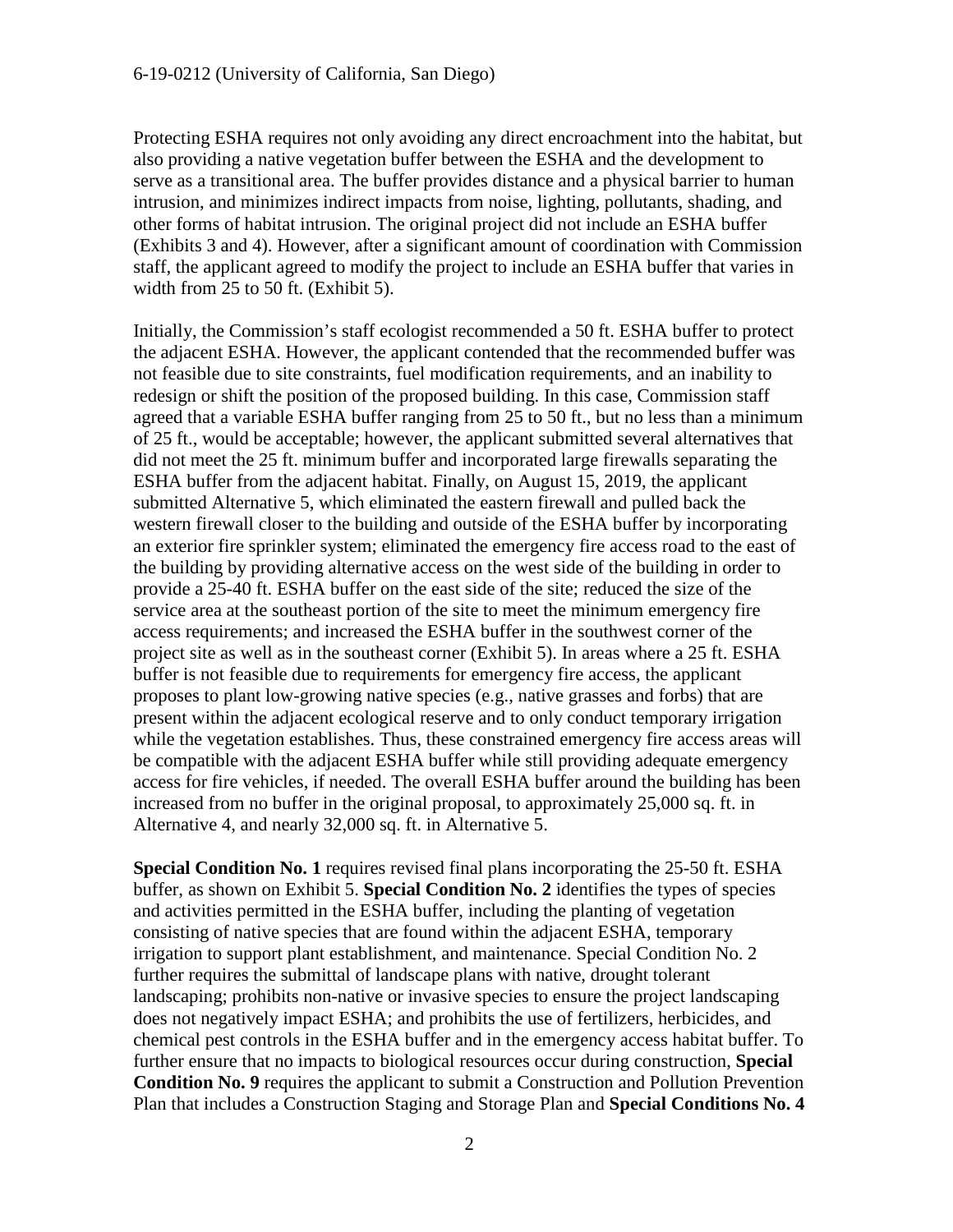and **5** address pre-construction surveys for nesting birds as well as minimization of construction noise during the nesting season. In order to reduce the chance of bird strikes and make the proposed development more compatible with its surroundings, **Special Condition No. 11** requires effective bird strike prevention measures be incorporated into the development's final design. Finally, **Special Condition No. 3** requires the submittal of a final lighting plan that conforms to the recommendations contained in the lighting approach memo prepared for the project, with the exception that 2,700 Kelvin lighting be used if feasible to further reduce lighting impacts on adjacent sensitive species.

Because the UCSD campus is located near the coast, any parking impacts caused by the proposed project could cause the school's employees and students to park off campus on public streets that connect with popular beaches, such as La Jolla Shores, and visitorserving recreational facilities, such as the Torrey Pines Gliderport. The proposed project would include the removal of 355 parking spaces and the construction of a building that would expand capacity at the college for additional students and faculty, therefore increasing parking demand; however, no replacement parking is proposed as part of this project. To ensure the loss of 355 parking spaces does not cause parking to spill over into the public right-of-way and to provide the Commission with a comprehensive understanding of transportation issues at UCSD, **Special Condition No. 6** requires the applicant to submit a Transportation Demand Management (TDM) Program and provide annual monitoring reports until one year following the opening of the East Voigt Parking Structure or the Light Rail Transit Project (trolley extension), whichever comes first, both of which are anticipated to offset the subject project's parking loss. The TDM Program requires UCSD to monitor commuter surveys, as well as the capacity, structure and performance of its parking, shuttle, and alternative transportation programs. These monitoring reports will be used to inform parking needs and/or potential shuttle system improvements (e.g., increased number of shuttles or larger capacity shuttles) that may be considered as part of future UCSD projects within the coastal zone.

The proposed project would reduce impacts to water quality by decreasing the amount of impervious surfaces from 84% to 50% and adding new bioretention basins or structural filtration systems to capture trash, debris, sediments, and hydrocarbons. In order to ensure that the proposed development implements all required and recommended water quality measures, **Special Condition Nos. 7** and **8** list the measures and best management practices to be incorporated into the final design of the development and its future maintenance. Finally, **Special Condition No. 10** requires that all exported materials be deposited at a legal site outside of the coastal zone.

Commission staff recommends **approval** of coastal development permit application 6-19- 0212, as conditioned.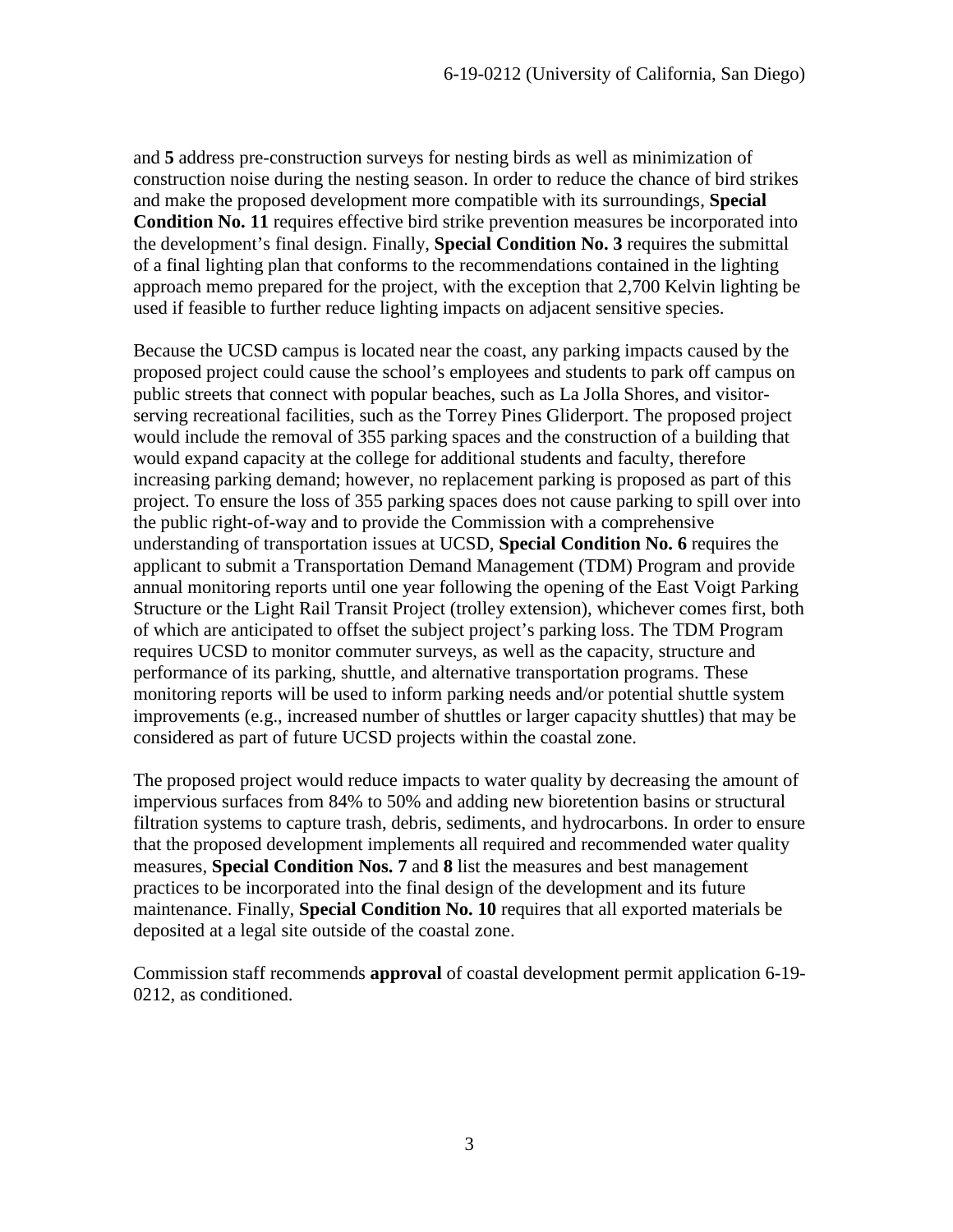# **TABLE OF CONTENTS**

| A.             |  |
|----------------|--|
| <b>B.</b>      |  |
| $\mathbf{C}$ . |  |
| D.             |  |
| E.             |  |
| F.             |  |

## **[EXHIBITS](https://documents.coastal.ca.gov/reports/2019/9/w20a/w20a-9-2019-exhibits.pdf)**

Exhibit  $1 - \text{Site Map}$ [Exhibit 2 – Aerial Photo](https://documents.coastal.ca.gov/reports/2019/9/w20a/w20a-9-2019-exhibits.pdf) [Exhibit 3 – Original Site Plan and Renderings](https://documents.coastal.ca.gov/reports/2019/9/w20a/w20a-9-2019-exhibits.pdf) [Exhibit 4 – Original Fuel Modification Zone](https://documents.coastal.ca.gov/reports/2019/9/w20a/w20a-9-2019-exhibits.pdf)  [Exhibit 5 – Revised Site Plan with ESHA Buffer](https://documents.coastal.ca.gov/reports/2019/9/w20a/w20a-9-2019-exhibits.pdf)  [Exhibit 6 – ESHA Buffer Determination Memorandum from Dr. Laurie Koteen, Ph.D.](https://documents.coastal.ca.gov/reports/2019/9/w20a/w20a-9-2019-exhibits.pdf)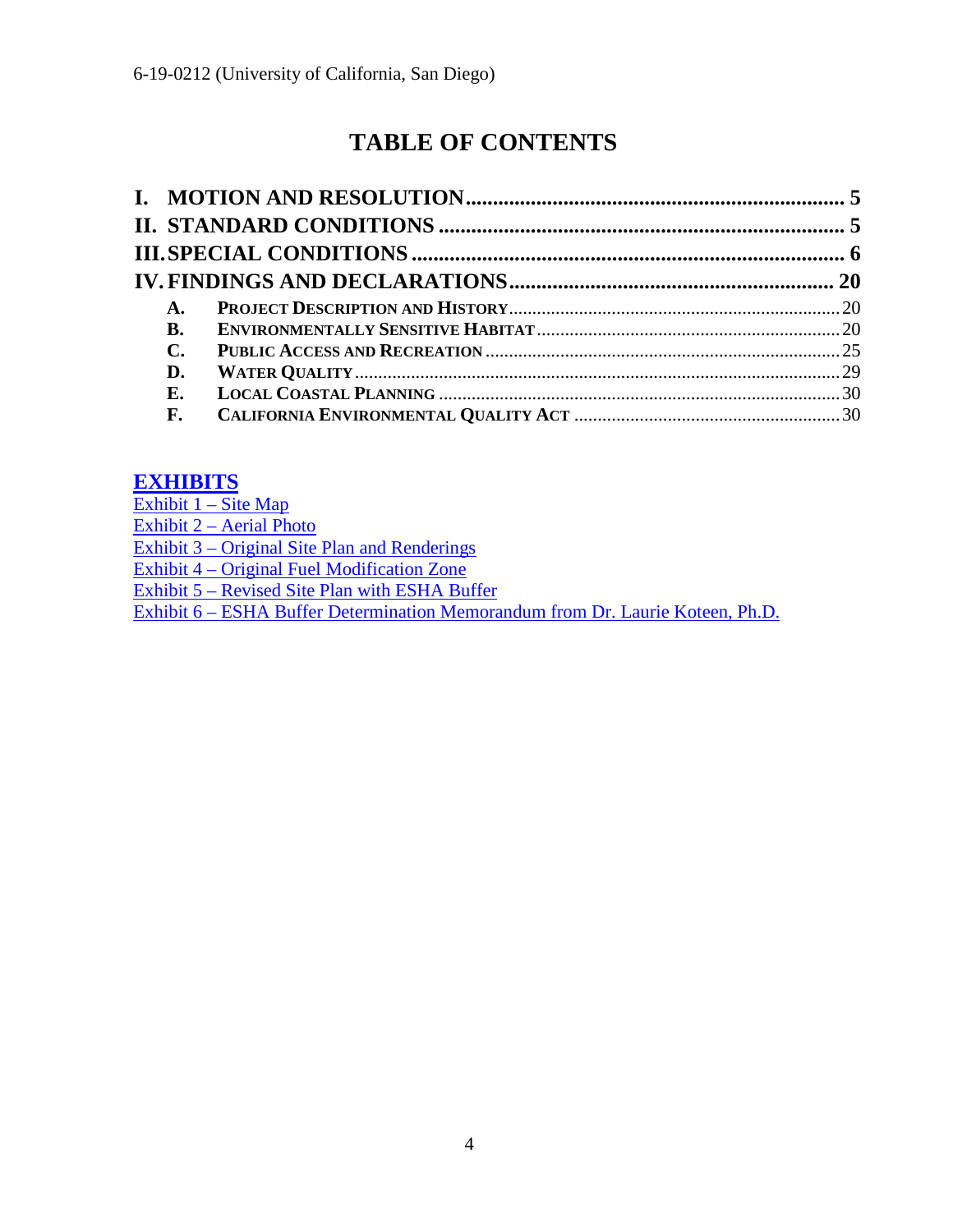## <span id="page-4-0"></span>**I. MOTION AND RESOLUTION**

#### **Motion:**

*I move that the Commission approve Coastal Development Permit Application No. 6-19-0212 subject to the conditions set forth in the staff recommendation.* 

Staff recommends a **YES** vote on the foregoing motion. Passage of this motion will result in conditional approval of the permit and adoption of the following resolution and findings. The motion passes only by affirmative vote of a majority of the Commissioners present.

#### **Resolution:**

*The Commission hereby approves coastal development permit 6-19-0212 and adopts the findings set forth below on grounds that the development as conditioned will be in conformity with the policies of Chapter 3 of the Coastal Act and will not prejudice the ability of the local government having jurisdiction over the area to prepare a Local Coastal Program conforming to the provisions of Chapter 3. Approval of the permit complies with the California Environmental Quality Act because either 1) feasible mitigation measures and/or alternatives have been incorporated to substantially lessen any significant adverse effects of the development on the environment, or 2) there are no further feasible mitigation measures or alternatives that would substantially lessen any significant adverse impacts of the development on the environment.* 

## <span id="page-4-1"></span>**II. STANDARD CONDITIONS**

This permit is granted subject to the following standard conditions:

- 1. **Notice of Receipt and Acknowledgment**. The permit is not valid and development shall not commence until a copy of the permit, signed by the permittee or authorized agent, acknowledging receipt of the permit and acceptance of the terms and conditions, is returned to the Commission office.
- 2. **Expiration.** If development has not commenced, the permit will expire two years from the date on which the Commission voted on the application. Development shall be pursued in a diligent manner and completed in a reasonable period of time. Application for extension of the permit must be made prior to the expiration date.
- 3. **Interpretation.** Any questions of intent or interpretation of any condition will be resolved by the Executive Director or the Commission.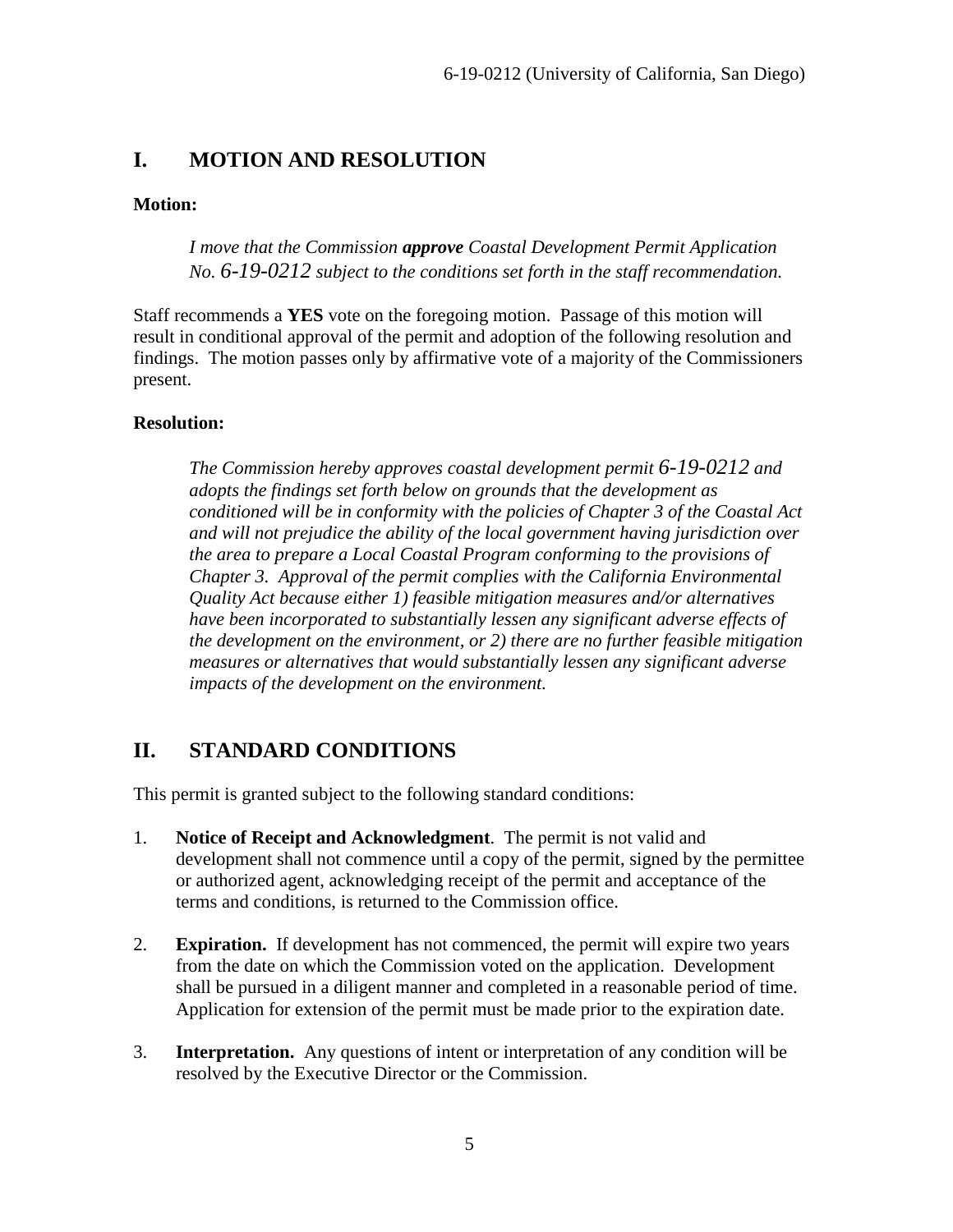- 4. **Assignment.** The permit may be assigned to any qualified person, provided assignee files with the Commission an affidavit accepting all terms and conditions of the permit.
- 5. **Terms and Conditions Run with the Land.** These terms and conditions shall be perpetual, and it is the intention of the Commission and the permittee to bind all future owners and possessors of the subject property to the terms and conditions.

## <span id="page-5-0"></span>**III. SPECIAL CONDITIONS**

This permit is granted subject to the following special conditions:

- 1. **Revised Final Plans. PRIOR TO ISSUANCE OF THE COASTAL DEVELOPMENT PERMIT,** the applicant shall submit, for the review and written approval of the Executive Director, final plans that are in substantial conformance with the plans prepared by Perkins  $+$  Will dated 3/8/19, except that they shall be revised as follows:
	- (a) The plan shall include an ESHA buffer that substantially conforms with the plans submitted to the Commission, titled Franklin Antonio Hall – Alternative 5 and dated 8/14/19. Within the ESHA buffer, no development shall be permitted except for restoration and maintenance of native habitat and temporary irrigation.

The permittee shall undertake development in conformance with the approved final plans unless the Commission amends this permit or the Executive Director determines that no amendment is legally required for any proposed minor deviations.

2. **Final Landscaping and Fuel Modification Plans. PRIOR TO ISSUANCE OF THE COASTAL DEVELOPMENT PERMIT,** the applicant shall submit, for the review and written approval of the Executive Director, full size sets of final landscaping and fuel modification plans, prepared by a licensed landscape architect or a qualified resource specialist. Said plans shall be stamped and approved by the Fire Department. The consulting landscape architect or qualified resource specialist shall certify in writing that the final landscape and fuel modification plans are in conformance with the following requirements:

#### (a) ESHA Buffer:

- i. Species to be planted and seeded within the ESHA buffer shall consist entirely of native species that are found in North Canyon, and if available, obtained from local stock. Such planting or seeding shall be adequate to provide 90 percent coverage within two (2) years.
- ii. A planting schedule shall be included that indicates that the planting plan shall be implemented within sixty (60) days of completion of construction. Within ninety (90) days of completion of construction, the Permittee shall submit for the review and written approval of the Executive Director a landscaping implementation report, prepared by a licensed Landscape Architect or qualified resource specialist that certifies whether the on-site landscaping is in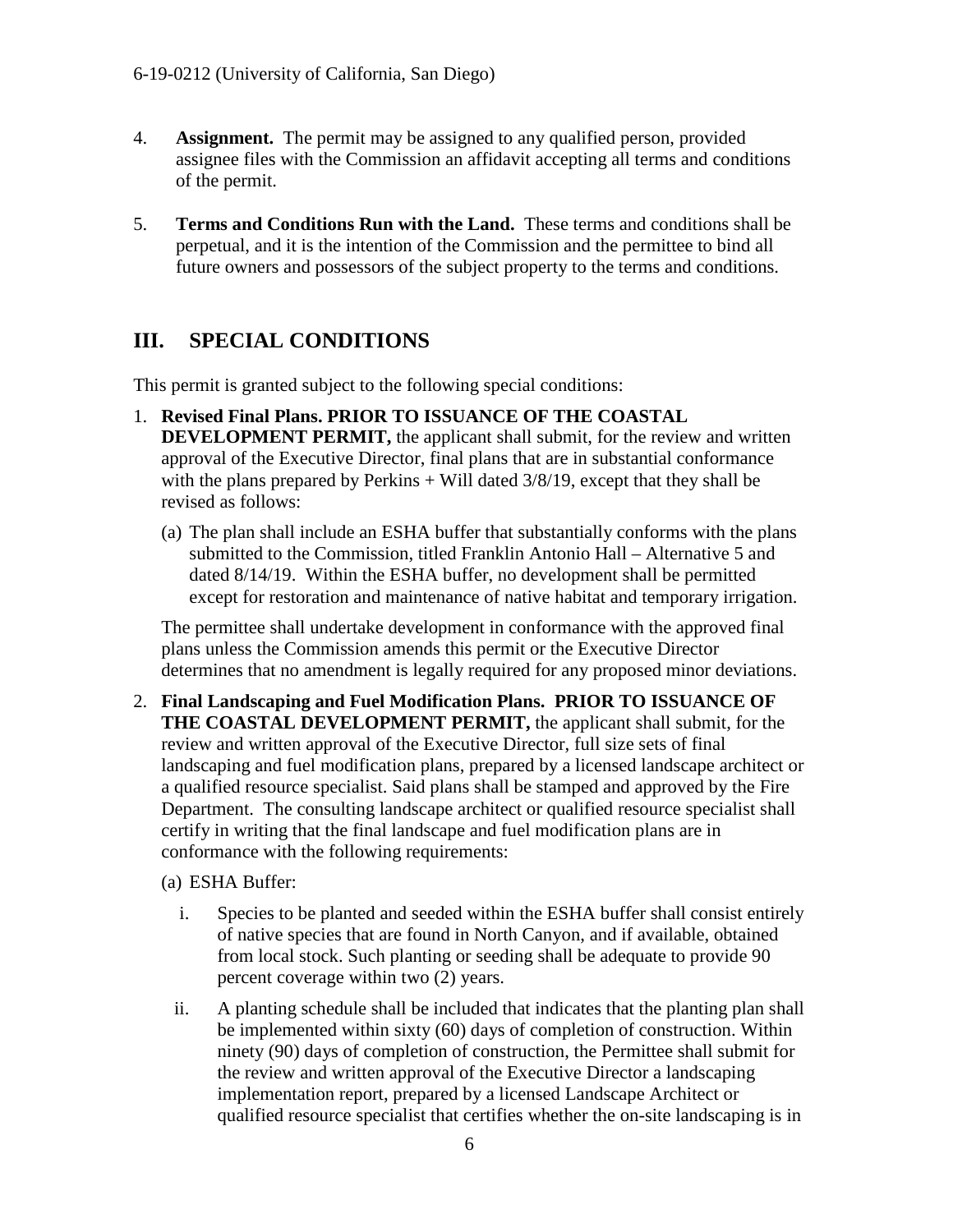conformance with the landscape plan approved pursuant to this special condition. The implementation report shall include photographic documentation of plant species and plant coverage.

- iii. Only restoration activities and temporary irrigation to establish habitat are allowed within the required ESHA buffer.
- iv. No brush clearing or fuel modification, built or maintainable structures, permanent irrigation, water quality best management practices, or use of chemical pesticides, herbicides, and fertilizers, or rodenticides is permitted.

(b) Habitat buffer with emergency access:

- i. Species to be planted and seeded within the habitat buffer with emergency access shall consist entirely of low-growing drought tolerant native species compatible with the adjacent ecological reserve.
- ii. The following activities are allowed within the required habitat buffer with emergency access: planting and maintenance of native plants, temporary irrigation, and emergency access.
- iii. No built or maintainable structures, permanent irrigation, water quality BMPs (e.g., bioswales, bioretention basins, etc.), or use of chemical pesticides, herbicides, and fertilizers, or rodenticides is permitted.
- (c) All other landscaping:
	- i. All landscaping shall be drought tolerant, native plant species. No plant species listed as problematic and/or invasive by the California Native Plant Society, the California Exotic Pest Plant Council, or identified from time to time by the State of California shall be employed or allowed to naturalize or persist on the site. No plant species listed as "noxious weed" by the State of California or the U.S. Federal Government shall be utilized within the property. No cultivars shall be utilized within the property. If using potable water for irrigation, the project shall use water-conserving emitters (e.g. microspray) and drip irrigation. Use of weather-based irrigation controllers and reclaimed water for irrigation is encouraged.
	- ii. The use of rodenticides containing any anticoagulant compounds is prohibited and the use of chemical pesticides, herbicides and fertilizers shall be minimized to the greatest extent feasible
- (d) A written commitment by the applicant that all landscaped areas on the project site shall be maintained in a litter-free, weed-free, and healthy growing condition throughout the life of the project and, whenever necessary, shall be replaced with new plant materials to ensure continued compliance with applicable landscape requirements.

The permittee shall undertake development in conformance with the approved final plans unless the Commission amends this permit or the Executive Director determines that no amendment is legally required for any proposed minor deviations.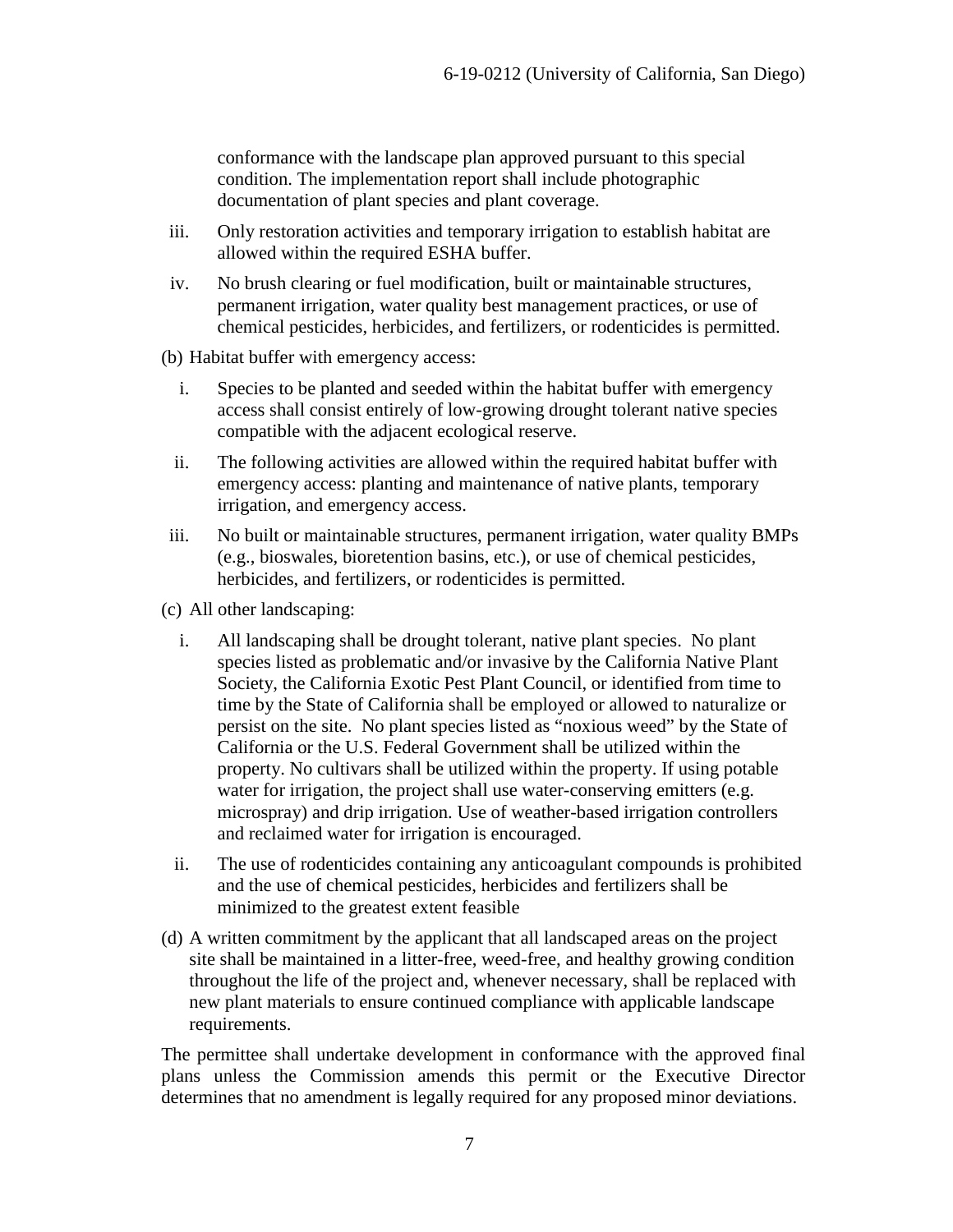#### 3. **Final Lighting Plan. PRIOR TO ISSUANCE OF THE COASTAL**

**DEVELOPMENT PERMIT, the permittee shall submit, for the review and written** approval of the Executive Director, a Final Lighting Plan for all night lighting impacts associated with the proposed development that are in substantial conformance with the memo prepared by Dark Light Design dated 4/9/19. The Final Lighting Plan shall, at a minimum, include the following:

- (a) All night lighting shall be minimized, directed downward, and shielded using the best available dark skies technology and pole height and design that minimizes light spill, sky glow, and glare impacts. The only outdoor night lighting allowed on the subject site is limited to the following:
	- i. The minimum necessary to light walkways used for entry and exit to the structures. This lighting shall be limited to fixtures that do not exceed three feet in height above finished grade, are shielded and directed downward.
	- ii. Lighting shall be of a correlated color temperature at or below 2,700 Kelvins (K) color, if feasible; however, lighting shall not exceed a correlated color temperature of 3,000 K.
- iii. Security lighting attached to the structures shall use a control device or automatic switch system or equivalent functions to minimize lighting
- iv. The control system shall include controls that automatically extinguish all outdoor lighting when sufficient daylight is available.
- v. All windows shall be comprised of glass treated to minimize transmission of indoor lighting to outdoor areas.
- vi. No non-security lighting around the perimeter of the site and no lighting for aesthetic purposes is allowed.
- (b) The permittee shall undertake development in conformance with the approved final plans unless the Commission amends this permit or the Executive Director provides a written determination that no amendment is legally required for any proposed minor deviations.
- 4. **Timing of Construction and Bird Nesting Surveys.** By acceptance of this permit, the applicant agrees to avoid, to the maximum extent feasible, construction activities that generate noise greater than 60 dB(A) during bird nesting season, from February 15th through September 15th. If project construction is necessary during the bird nesting season, a qualified biologist with experience in conducting bird nesting surveys shall conduct a minimum of one survey within 72 hours of initiating construction activities. Weekly surveys for nesting birds shall also be conducted during any work occurring within the nesting season. If during preconstruction or weekly surveys, active California gnatcatcher nests are identified within 500 feet of the project site, or active nests of any passerine species are identified within 300 feet, noise monitoring shall be conducted and construction activities shall not occur until a qualified biologist determines that the young have fledged, the nest has been abandoned, or noise monitoring indicates that noise levels remain below a 60 dB(A) equivalent continuous noise level at the location of the nest. If this level is exceeded,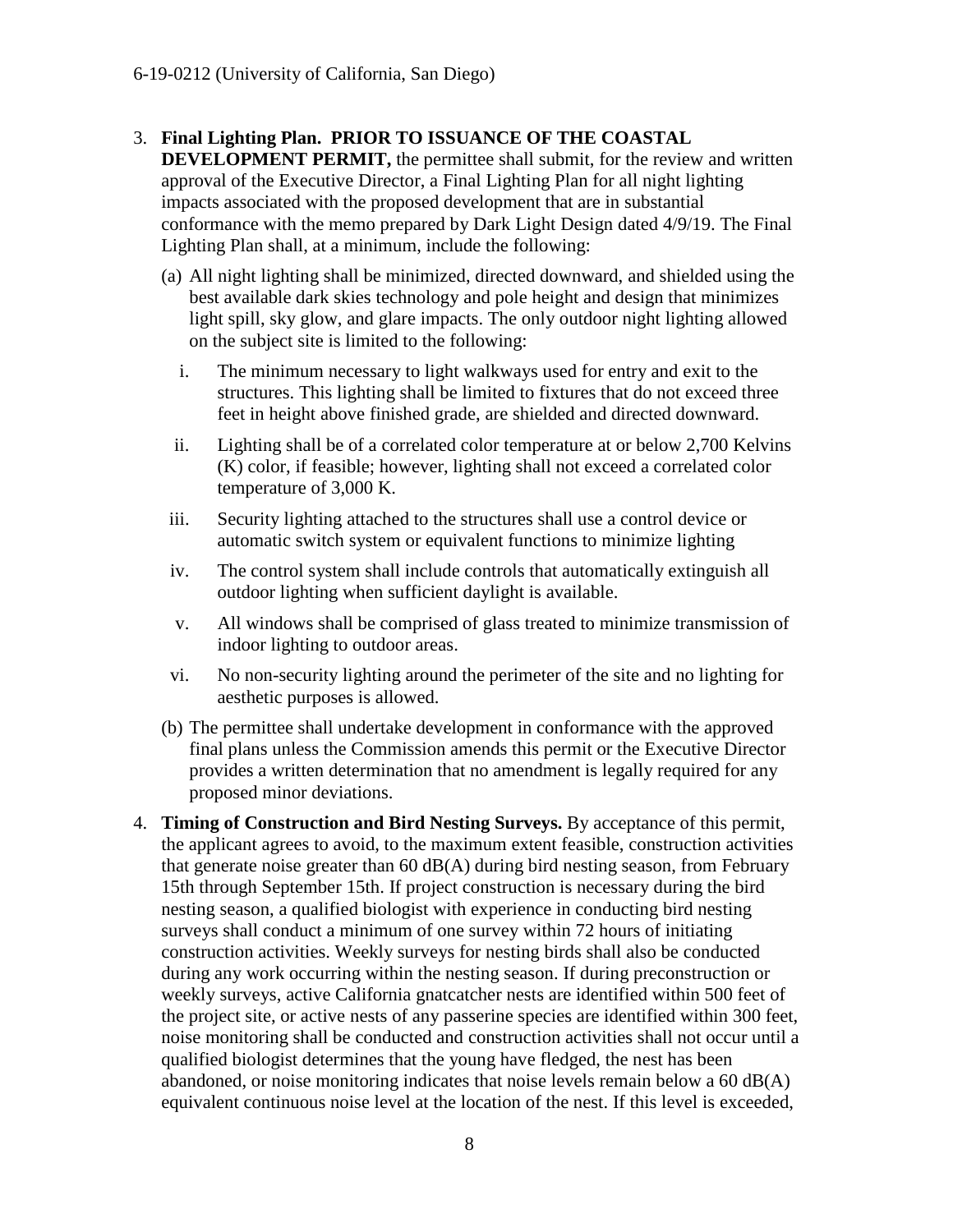feasible noise attenuation measures shall be implemented to reduce noise levels at active nests to at or below 60  $dB(A)$  (except as necessary for emergencies with written approval by the Executive Director of the Commission after consultation with the California Department of Fish and Wildlife and U.S. Fish and Wildlife). The monitoring biologist shall halt construction activities if he or she determines that the construction activities may be disturbing or disrupting the nesting activities. The monitoring biologist shall make practicable recommendations to reduce the noise or disturbance in the vicinity of the active nests or birds. This may include recommendations such as (1) turning off vehicle engines and other equipment whenever possible to reduce noise, (2) installation of temporary sound barriers or sound blankets, and (3) utilizing alternative construction methods and technologies to reduce the noise of construction machinery. The monitoring biologist shall review and verify compliance with these avoidance boundaries and shall verify that the nesting effort has finished in a written report. Unrestricted construction activities may resume when the biologist confirms no active nests are found. Bird nesting surveys shall be provided to the Executive Director of the Commission and to the California Department of Fish and Wildlife and U.S. Fish and Wildlife offices within 72 hours of locating any nests.

- 5. **Raptor Nesting Survey.** By acceptance of this permit, the applicant agrees to comply with the requirements of the Environmental Impact Report (UC San Diego Project No. 962800/5088 adopted May 2019) which include the following: In order to avoid impacts to raptors, a preconstruction survey for nesting raptors shall be conducted if major construction is to occur within 500 feet of suitable nesting trees (such as tall Eucalyptus trees) during the raptor breeding season (generally February through July). Construction activities within 500 feet of active nests shall not be allowed to resume until a qualified biologist determines that the nest is no longer active and any young birds in the area have adequately fledged and are no longer reliant on the nest.
- 6. **Final Transportation Demand Management Program and Monitoring Plan. PRIOR TO ISSUANCE OF THE COASTAL DEVELOPMENT PERMIT,** the applicant shall submit, for the review and written approval of the Executive Director, a Final Transportation Demand Management (TDM) Program and Monitoring Plan that shall include, but not be limited to, the following:
	- a) The actual student and employee population for the previous school year and the projected student and employee population for the upcoming school year.
	- b) Current commuter survey results and a comparison to the previous year's survey results.
	- c) The capacity, structure, and performance of UCSD's parking program, including a campus wide inventory of the number of parking stalls (by type, location, and neighborhood), parking utilization (by location and neighborhood) including during summer and peak periods, the number of parking permits sold (by type), the number of exemptions given to students under parking restrictions (e.g., first year students currently and second year students starting in 2020), a comparison to the previous year's data. Projected changes to the parking program or inventory shall also be included.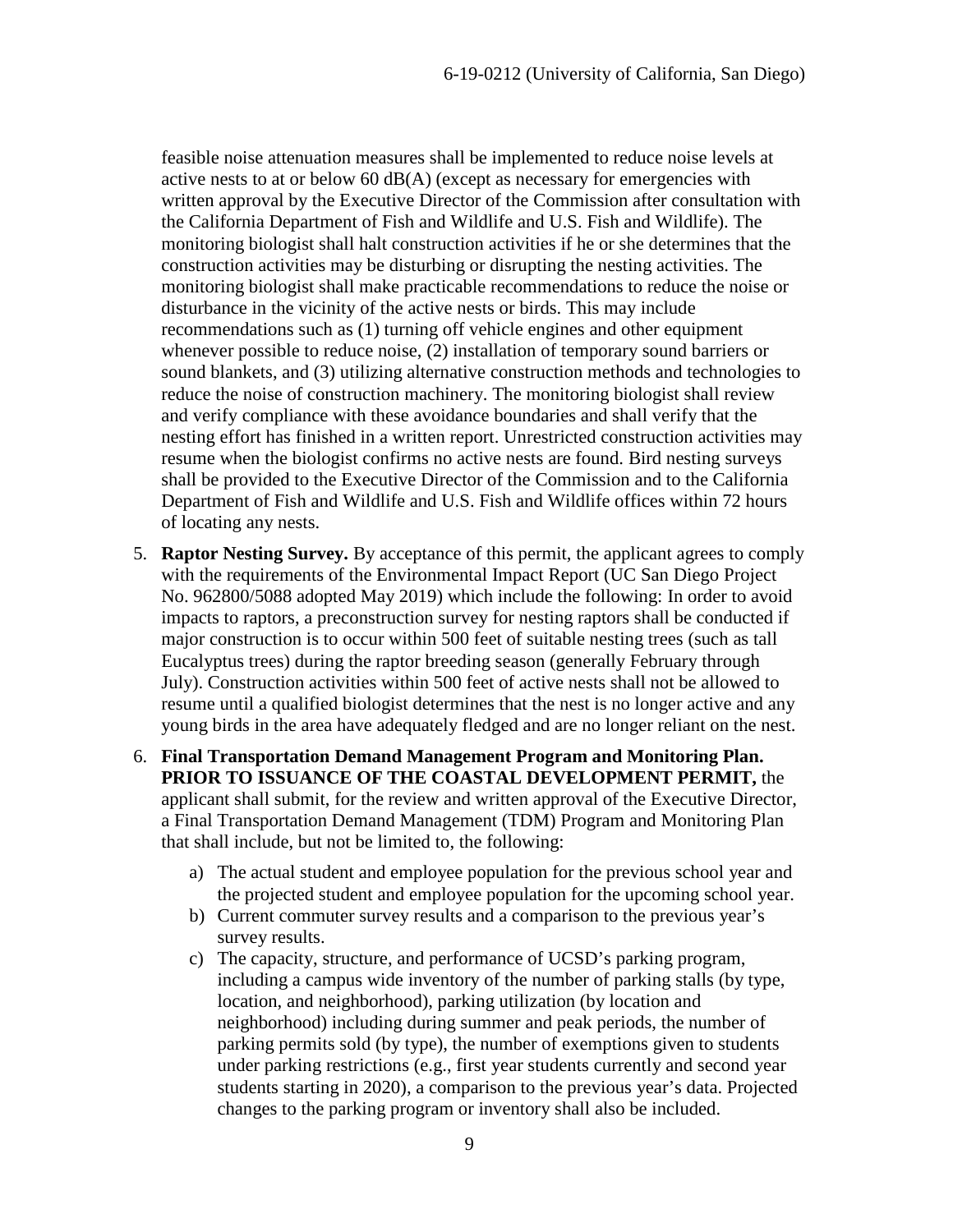- d) The capacity, structure, and performance of UCSD's shuttle program, including the number of shuttles (by route), shuttle schedule, scheduled and actual headways (by route), capacity of each shuttle, average number of shuttles that reach capacity (by route and time), and a comparison to the previous year's data. Projected changes to the shuttle program or inventory shall also be included. The program shall also identify whether shuttle service with a minimum of 12.5 minute average headways is maintained throughout the Voigt Drive corridor.
- e) An inventory of UCSD's alternative transportation programs and initiatives (e.g., transit subsidies, Coaster shuttle, Zimride, etc.), and projected changes to the alternative transportation program.
- f) Annual monitoring reports that contain the information described in sections a) through e) above shall be submitted to the Executive Director within 90 days of the beginning of the academic school year, starting once the subject permit is issued and ending one year following the opening of the East Voigt Parking Structure or the Light Rail Transit Project (trolley extension), whichever comes first.

The permittee shall undertake the development in conformance with the approved program unless the Executive Director determines that no amendment is legally required for any proposed minor deviations.

- 7. **Post-Development Runoff Plan. PRIOR TO ISSUANCE OF THE COASTAL DEVELOPMENT PERMIT**, the applicant shall submit, for the review and written approval of the Executive Director, a final Post-Development Runoff Plan that demonstrates the project complies with the following requirements:
	- (a) **Low Impact Development Strategies.** The project shall comply with the following Low Impact Development standards:
		- i. Minimize disturbance of coastal waters and natural drainage features such as stream corridors, rivers, wetlands, natural drainage patterns, drainage swales, groundwater recharge areas, floodplains, and topographical depressions.
		- ii. Minimize removal of native vegetation, and plant additional native plants that provide water quality benefits such as transpiration, interception of rainfall, pollutant uptake, shading of waterways to maintain water temperature, and erosion control.
	- iii. Maintain or enhance appropriate on-site infiltration of runoff to the greatest extent feasible. Use strategies such as avoiding building impervious surfaces on highly permeable soils; amending soil if needed to enhance infiltration; and installing an infiltration Best Management Practice (BMP) (e.g., a vegetated swale, rain garden, or bio retention system).
	- iv. Minimize the addition of impervious surfaces, and where feasible increase the area of pervious surfaces in re-development. Use strategies such as minimizing the footprint of buildings; minimizing the footprint of impervious pavement; and installing a permeable pavement system where pavement is required.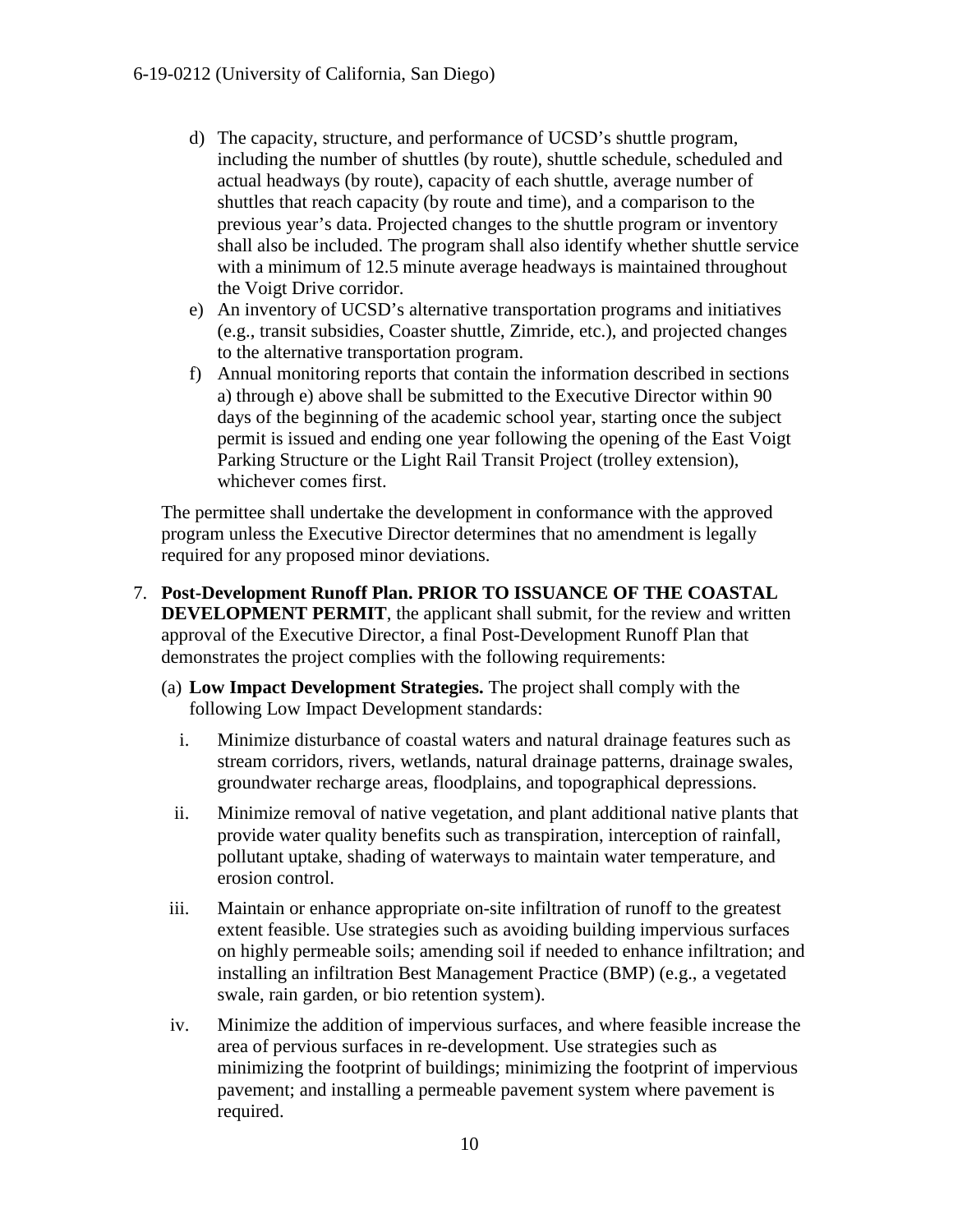- v. Disconnect impervious surface areas from the storm drain system by interposing permeable areas between impervious surfaces and the storm drain system. Design curbs, berms, and similar structures to avoid isolation of vegetative landscaping and other permeable areas, and allow runoff to flow from impervious pavement to permeable areas for infiltration. Use strategies such as directing roof-top runoff into permeable landscaped areas; directing runoff from impervious pavement into distributed permeable areas (e.g., turf, medians, or parking islands); installing a vegetated swale or filter strip to intercept runoff sheet flow from impervious surfaces; and installing a rain barrel or cistern to capture and store roof-top runoff for later use in on-site irrigation.
- vi. Where on-site infiltration is not appropriate or feasible, use alternative BMPs to minimize post-development changes in runoff flows, such as installing an evapotranspiration BMP that does not infiltrate into the ground but uses evapotranspiration to reduce runoff (e.g., a vegetated "green roof," flowthrough planter, or retention pond); directing runoff to an off-site infiltration facility; or implementing BMPs to reduce runoff volume, velocity, and flow rate before directing runoff to the storm drain system.
- (b) **Implement Source Control BMPs.** Appropriate and feasible long-term Source Control BMPs, which may be structural features or operational practices, shall be implemented to minimize the transport of pollutants in runoff from the development by controlling pollutant sources and keeping pollutants segregated from runoff. Use strategies such as covering outdoor storage areas; using efficient irrigation; proper application and clean-up of potentially harmful chemicals and fertilizers; and proper disposal of waste.
- (c) **Avoid Adverse Impacts from Stormwater and Dry Weather Discharges.** The adverse impacts of discharging stormwater or dry weather runoff flows to coastal waters, intertidal areas, beaches, bluffs, or stream banks shall be avoided, to the extent feasible. The project shall comply with the following requirements:
	- i. Runoff shall be conveyed off-site or to drainage systems in a non-erosive manner. If runoff flows to a natural stream channel or drainage course, determine whether the added volume of runoff is large enough to trigger erosion.
- ii. Protective measures shall be used to prevent erosion from concentrated runoff flows at stormwater outlets (including outlets of pipes, drains, culverts, ditches, swales, or channels), if the discharge velocity will be sufficient to potentially cause erosion. The type of measures selected for outlet erosion prevention shall be prioritized in the following order, depending on the characteristics of the site and the discharge velocity: (1) vegetative bioengineered measures (such as plant wattles); (2) a hardened structure consisting of loose materials (such as a rip-rap apron or rock slope protection); or (3) a fixed energy dissipation structure (such as a concrete apron, grouted rip-rap, or baffles).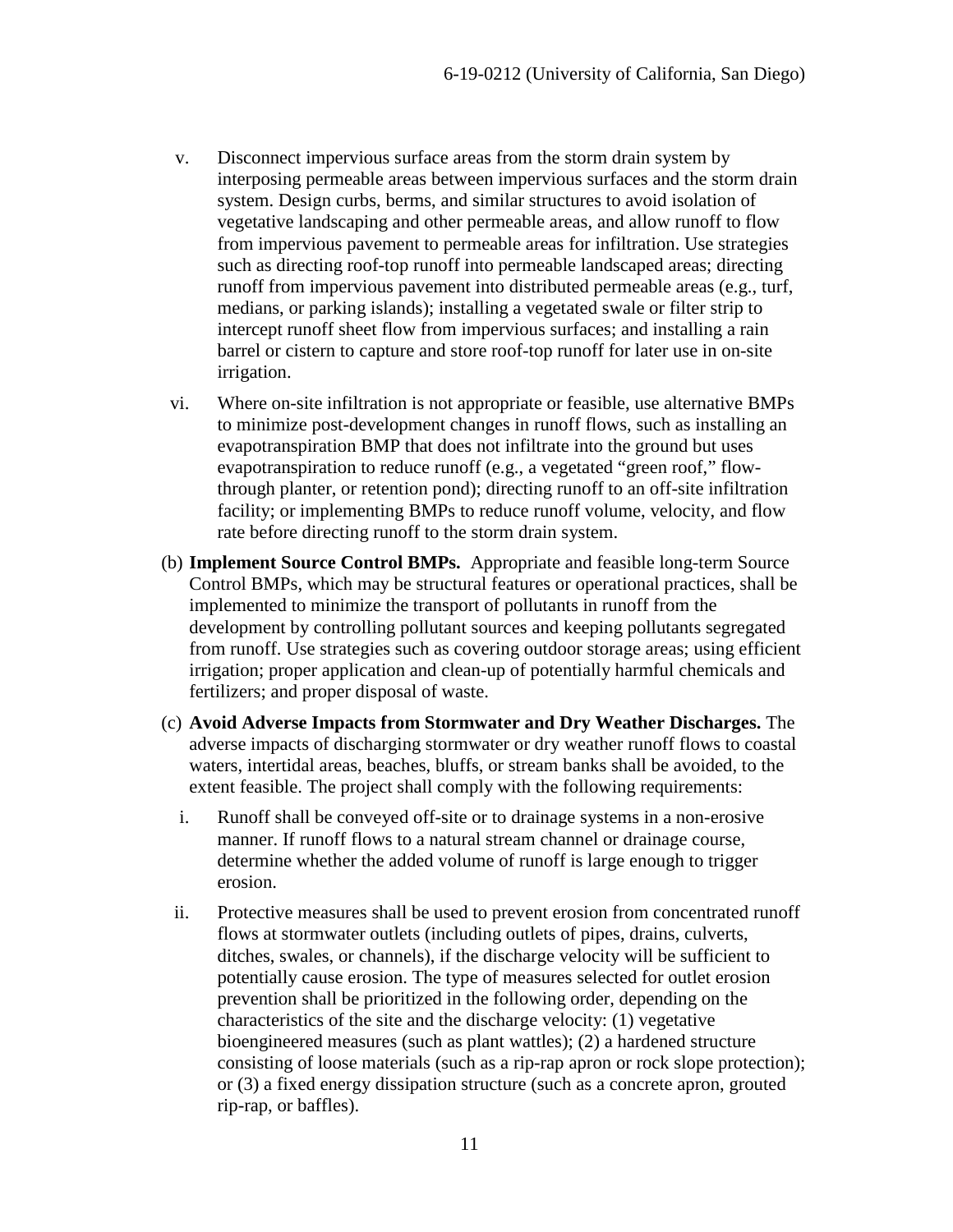- iii. The discharge of dry weather runoff to coastal waters shall be minimized, to the greatest extent feasible. Use strategies such as efficient irrigation techniques that minimize off-site runoff.
- (d) **Manage BMPs for the Life of the Development.** Appropriate protocols shall be implemented to manage BMPs (including ongoing operation, maintenance, inspection, and training) to keep the water quality provisions effective for the life of the development.
- (e) **Site Plan and Narrative Description.** The Post-Development Runoff Plan shall include a site plan and a narrative description addressing, at a minimum, the following required components:
	- i. A site plan, drawn to scale, showing the property boundaries, building footprint, runoff flow directions, relevant drainage features, structural BMPs, impervious surfaces, permeable pavements, and landscaped areas.
	- ii. Identification of pollutants potentially generated by the proposed development that could be transported off the site by runoff.
- iii. An estimate of the proposed changes in (1) impervious surface areas on the site, including pre-project and post-project impervious coverage area and the percentage of the property covered by impervious surfaces; (2) the amount of impervious areas that drain directly into the storm drain system without first flowing across permeable areas; and (3) site coverage with permeable or semipermeable pavements.
- iv. A description of the BMPs that will be implemented, and the Low Impact Development approach to stormwater management that will be used. Include a schedule for installation or implementation of all post-development BMPs.
- v. A description and schedule for the ongoing management of all postdevelopment BMPs (including operation, maintenance, inspection, and training) that will be performed for the life of the development, if required for the BMPs to function properly.

The permittee shall undertake development in accordance with the approved Post-Development Runoff Plan, unless the Commission amends this permit or the Executive Director issues a written determination that no amendment is legally required for any proposed minor deviations.

- 8. **Water Quality and Hydrology Plan. PRIOR TO ISSUANCE OF THE COASTAL DEVELOPMENT PERMIT,** the applicant shall submit, for the review and written approval of the Executive Director, a final Water Quality and Hydrology Plan, prepared by a qualified licensed professional. The final Water Quality and Hydrology Plan shall demonstrate that the project complies with the following requirements:
	- (a) **Prepare Plan by a Licensed Professional.** A California-licensed professional (e.g., Registered Professional Civil Engineer, Geotechnical Engineer, Geologist, Engineering Geologist, Hydrogeologist, or Landscape Architect) qualified to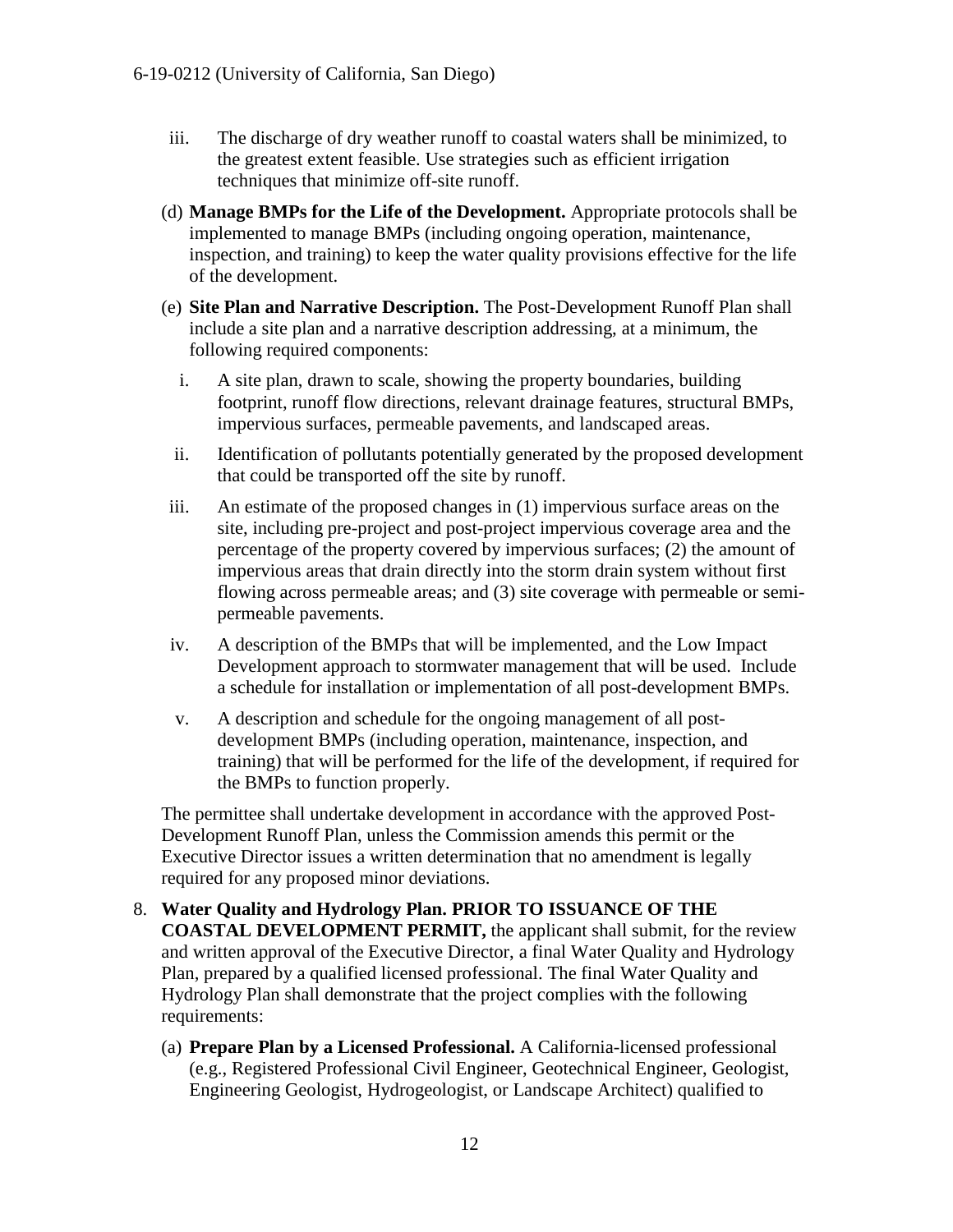complete this work shall be in responsible charge of preparing the Water Quality and Hydrology Plan.

- (b) **Conduct Site Characterization.** A polluted runoff and hydrologic characterization of the existing site (e.g., potential pollutants in runoff, soil properties, infiltration rates, depth to groundwater, and the location and extent of hardpan and confining layers) shall be conducted, as necessary to design the proposed BMPs.
- (c) **Address Runoff from Impervious and Semi-Pervious Surfaces.** Runoff from all new or replaced impervious and semi-pervious surfaces shall be addressed in the plan. For sites where the area of new or replaced impervious and semipervious surfaces is greater than or equal to 50% of the pre-existing impervious and semi-pervious surfaces, runoff from the entire developed area, including the pre-existing surfaces, shall be addressed in the plan.
- (d) **Size BMPs Using Design Storm Standard.** Any Low Impact Development (LID), Runoff Control, and Treatment Control BMP (or suite of BMPs) implemented to comply with the plan requirements shall be sized, designed, and managed to infiltrate, retain, or treat, at a minimum, the runoff produced by the 85th percentile 24-hour storm event for volume-based BMPs, or two times the 85th percentile 1-hour storm event for flow-based BMPs.
- (e) **Use an LID Approach to Retain Design Storm Runoff.** A Low Impact Development (LID) approach to stormwater management shall be implemented that will retain on-site by means of infiltration, evapotranspiration, or harvesting, at a minimum, the runoff produced by the 85th percentile 24-hour design storm, to the extent appropriate and feasible. In implementing an LID approach, priority shall be given to the use of preventive LID Site Design strategies (such as reducing impervious surface area) to minimize post-development changes in the site's stormwater flow regime, supplemented by use of structural LID BMPs (such as a rain garden) if needed to mitigate any unavoidable changes in stormwater flows.
- (f) **Give Priority to Earthen-Based BMPs.** Where appropriate and feasible, direct stormwater runoff from all parking areas and driveways, roofs, walkways, patios, and other impervious surfaces to, in order of priority, (1) landscaped areas or open spaces capable of infiltration; (2) earthen-based infiltration BMPs (such as an infiltration basin); (3) flow-through biofiltration BMPs (such as a vegetated swale); (4), manufactured infiltration BMPs (such as a permeable pavement system); and if infiltration is not feasible, (5) proprietary filtration systems (such as an inlet filter).
- (g) **Implement a Treatment Control BMP if Necessary.** A Treatment Control BMP (e.g., vegetated swale, detention basin, and storm drain inlet filter) shall be implemented if necessary to remove pollutants of concern from runoff. The project shall comply with the following applicability and performance standards for Treatment Control BMPs: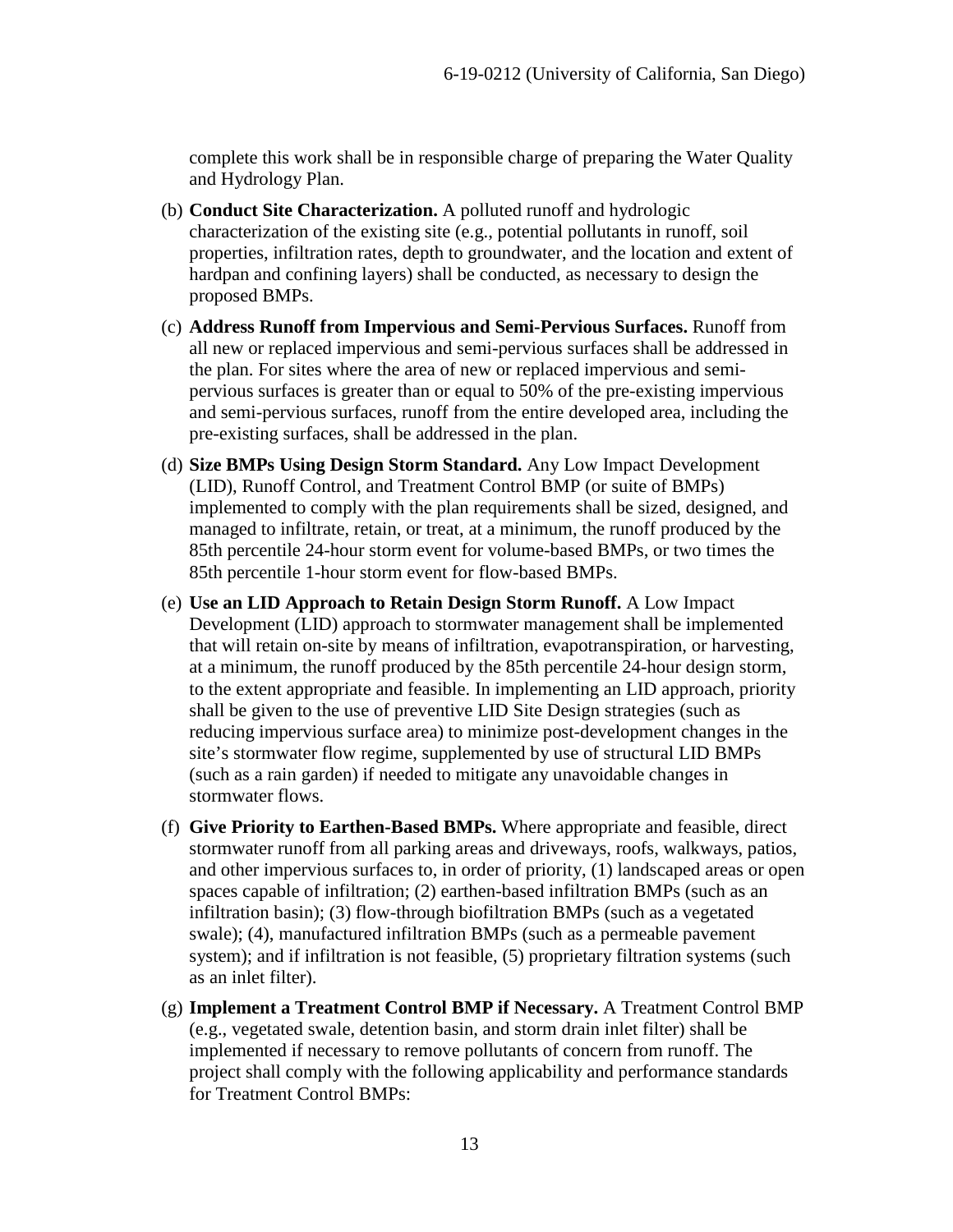- i. A Treatment Control BMP (or suite of BMPs) shall be implemented to remove pollutants of concern from any portion of the runoff produced by the 85th percentile 24-hour design storm that will not be retained on-site.
- ii. Where infiltration BMPs are not adequate to remove a specific pollutant of concern attributed to the development, an effective Treatment Control BMP (or suite of BMPs) shall be implemented prior to infiltration of runoff, or else an alternative BMP that does not involve infiltration shall be substituted for the infiltration BMP.
- iii. Where a Treatment Control BMP is required, a BMP (or suite of BMPs) shall be selected that has been shown to be effective in reducing the pollutants of concern generated by the proposed land use.
- (h) **Implement BMPs for High-Pollutant Land Uses.** Appropriate Site Design and Source Control BMPs shall be implemented to keep pollutants out of stormwater, and shall either use Treatment Control BMPs to remove pollutants of concern before discharging runoff to coastal waters or the storm drain system, or shall connect the pollutant-generating area to the sanitary sewer.
- (i) **Manage BMPs for the Life of the Development.** Appropriate protocols shall be implemented to manage BMPs (including ongoing operation, maintenance, inspection, and training), to protect coastal water quality for the life of the development.
- (j) **Content of the Water Quality and Hydrology Plan.** The Water Quality and Hydrology Plan shall include, at a minimum, the following required components:
	- i. All of the information required for the Post-Development Runoff Plan, including Site Design strategies and Source Control BMPs.
	- ii. Documentation of a polluted runoff and hydrologic characterization of the existing site (e.g., potential pollutants in runoff, soil properties, infiltration rates, depth to groundwater, and the location and extent of hardpan and confining layers) as necessary to design the proposed BMPs. Include a map showing the site's Drainage Management Areas, and calculations of the runoff volumes from these areas.
- iii. A description of the BMPs that will be implemented, including documentation of the expected effectiveness of the BMPs. Include a schedule for installation or implementation of all post-development BMPs
- iv. A characterization of post-development pollutant loads, and calculations, per applicable standards, of changes in the stormwater runoff flow regime (i.e., volume, flow rate, timing, and duration of flows) resulting from the proposed development when implementing the proposed BMPs.
- v. Supporting calculations demonstrating that required BMPs have been sized and designed to infiltrate, retain, or treat, at a minimum, the runoff produced by the 85th percentile 24-hour storm event for volume-based BMPs, or two times the 85th percentile 1-hour storm event for flow-based BMPs.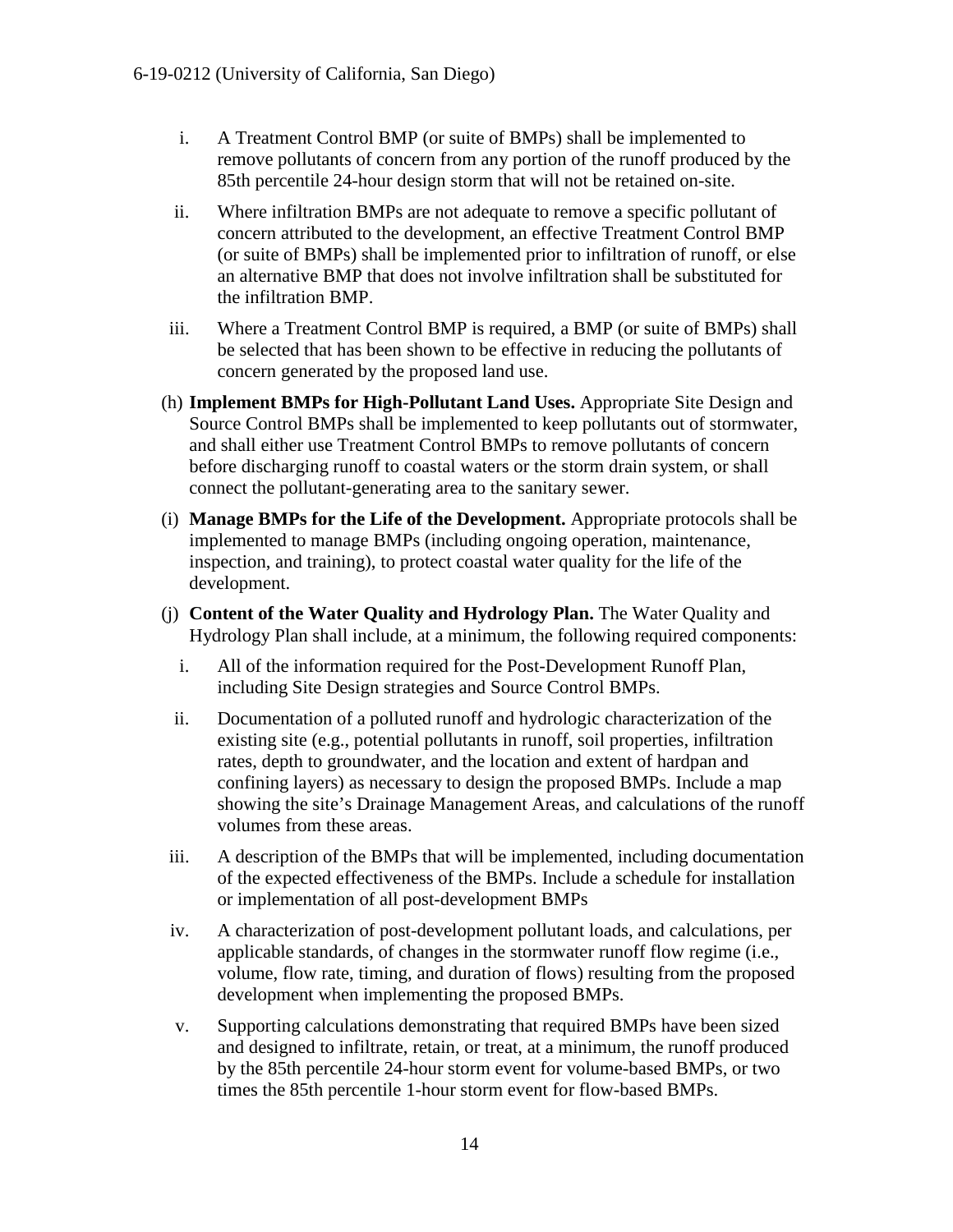- vi. A description and calculations demonstrating that the 85th percentile design storm runoff volume will be retained on-site, giving precedence to an LID approach. If the 85th percentile runoff volume cannot be retained on site using LID, an alternatives analysis shall demonstrate that no feasible alternative project design will substantially improve runoff retention.
- vii. A description and schedule for the ongoing management of all postdevelopment BMPs (including operation, maintenance, inspection, and training) that will be performed for the life of the development, if required for the BMPs to function properly.

The permittee shall undertake development in accordance with the Post-Development Runoff Plan and the Water Quality and Hydrology Plan, unless the Commission amends this permit or the Executive Director issues a written determination that no amendment is legally required for any proposed minor deviations.

- 9. **Construction and Pollution Prevention Plan. PRIOR TO COMMENCEMENT OF CONSTRUCTION,** the applicant shall submit, for the review and written approval of the Executive Director, a final Construction and Pollution Prevention Plan prepared and certified by a qualified licensed professional. The final Plan shall demonstrate that all construction, including, but not limited to, clearing, grading, staging, storage of equipment and materials, or other activities that involve ground disturbance; building, reconstructing, or demolishing a structure; and creation or replacement of impervious surfaces, complies with the following requirements:
	- (a) **Protect Public Access.** Construction shall protect and maximize public access, including by:
		- i. Staging and storage of construction equipment and materials (including debris) shall not take place on public parking spaces or public right-ofways. Staging and storage of construction equipment and materials shall occur in inland areas at least 50 feet from ESHA, coastal waters, drainage courses, and storm drain inlets, if feasible. Upon a showing of infeasibility, the applicant may submit a request for review and written approval to the Executive Director for staging and storage of construction equipment and materials closer than 50 feet from coastal water, drainage courses, and storm drain inlets. Construction is prohibited outside of the defined construction, staging, and storage areas.
		- ii. All construction methods to be used, including all methods to keep the construction areas separated from public recreational use areas (e.g., using unobtrusive fencing or equivalent measures to delineate construction areas), shall be clearly identified on the construction site map and described in the narrative description.
	- (b) **Property Owner Consent.** The Construction and Pollution Prevention Plan shall be submitted with evidence indicating that the owners of any properties on which construction activities are to take place, including properties to be crossed in accessing the site, consent to use of their properties.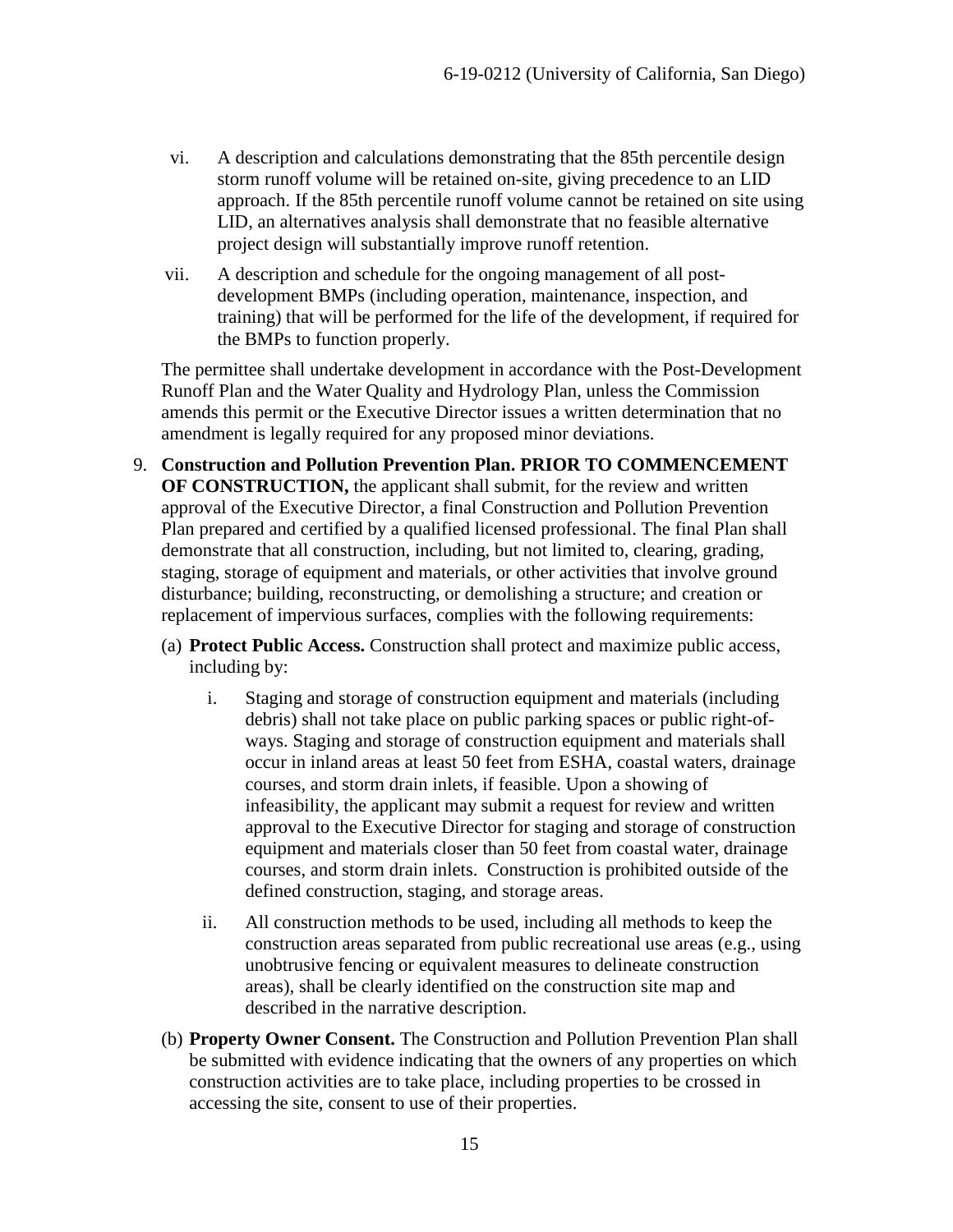- (c) **Minimize Erosion and Sediment Discharge.** During construction, erosion and the discharge of sediment off-site or to coastal waters shall be minimized through the use of appropriate Best Management Practices (BMPs), including:
	- i. Land disturbance during construction (e.g., clearing, grading, and cut-andfill) shall be minimized, and grading activities shall be phased, to avoid increased erosion and sedimentation.
	- ii. Erosion control BMPs (such as mulch, soil binders, geotextile blankets or mats, or temporary seeding) shall be installed as needed to prevent soil from being transported by water or wind. Temporary BMPs shall be implemented to stabilize soil on graded or disturbed areas as soon as feasible during construction, where there is a potential for soil erosion to lead to discharge of sediment off-site or to coastal waters.
	- iii. Sediment control BMPs (such as silt fences, fiber rolls, sediment basins, inlet protection, sand bag barriers, or straw bale barriers) shall be installed as needed to trap and remove eroded sediment from runoff, to prevent sedimentation of coastal waters.
	- iv. Tracking control BMPs (such as a stabilized construction entrance/exit, and street sweeping) shall be installed or implemented as needed to prevent tracking sediment off-site by vehicles leaving the construction area.
	- v. Runoff control BMPs (such as a concrete washout facility, dewatering tank, or dedicated vehicle wash area) that will be implemented during construction to retain, infiltrate, or treat stormwater and non-stormwater runoff.
- (d) **Minimize Discharge of Construction Pollutants.** The discharge of other pollutants resulting from construction activities (such as chemicals, paints, vehicle fluids, petroleum products, asphalt and cement compounds, debris, and trash) into runoff or coastal waters shall be minimized through the use of appropriate BMPs, including:
	- i. Materials management and waste management BMPs (such as stockpile management, spill prevention, and good housekeeping practices) shall be installed or implemented as needed to minimize pollutant discharge and polluted runoff resulting from staging, storage, and disposal of construction chemicals and materials. BMPs shall include, at a minimum:
		- A. Covering stockpiled construction materials, soil, and other excavated materials to prevent contact with rain, and protecting all stockpiles from stormwater runoff using temporary perimeter barriers.
		- B. Cleaning up all leaks, drips, and spills immediately; having a written plan for the clean-up of spills and leaks; and maintaining an inventory of products and chemicals used on site.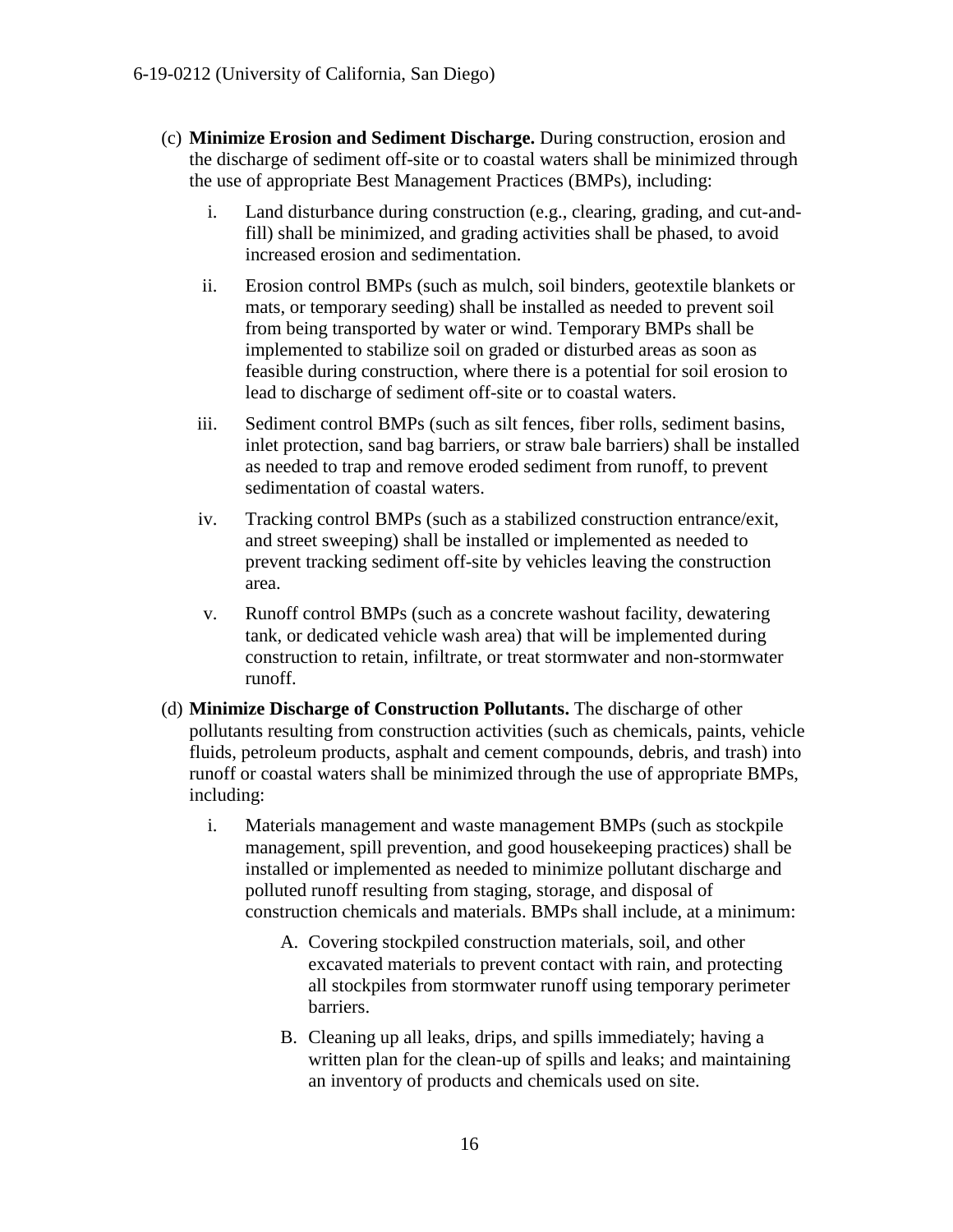- C. Proper disposal of all wastes; providing trash receptacles on site; and covering open trash receptacles during wet weather.
- D. Prompt removal of all construction debris from the project site.
- E. Detaining, infiltrating, or treating runoff, if needed, prior to conveyance off-site during construction.
- F. Fueling and maintenance of construction equipment and vehicles shall be conducted off site if feasible. Any fueling and maintenance of mobile equipment conducted on site shall not take place on the beach, and shall take place at a designated area located at least 50 feet from coastal waters, drainage courses, and storm drain inlets, if feasible (unless those inlets are blocked to protect against fuel spills). The fueling and maintenance area shall be designed to fully contain any spills of fuel, oil, or other contaminants. Equipment that cannot be feasibly relocated to a designated fueling and maintenance area (such as cranes) may be fueled and maintained in other areas of the site, provided that procedures are implemented to fully contain any potential spills.
- (e) **Minimize Other Impacts of Construction Activities.** Other impacts of construction activities shall be minimized through the use of appropriate BMPs, including:
	- i. The damage or removal of non-invasive vegetation (including trees, native vegetation, and root structures) during construction shall be minimized, to achieve water quality benefits such as transpiration, vegetative interception, pollutant uptake, shading of waterways, and erosion control.
	- ii. Soil compaction due to construction activities shall be minimized, to retain the natural stormwater infiltration capacity of the soil.
	- iii. The use of temporary erosion and sediment control products (such as fiber rolls, erosion control blankets, mulch control netting, and silt fences) that incorporate plastic netting (such as polypropylene, nylon, polyethylene, polyester, or other synthetic fibers) shall be avoided, to minimize wildlife entanglement and plastic debris pollution.
- (f) **Manage Construction-Phase BMPs.** Appropriate protocols shall be implemented to manage all construction-phase BMPs (including installation and removal, ongoing operation, inspection, maintenance, and training), to protect coastal water quality and adjacent ESHA.
- (g) **Construction Site Map and Narrative Description.** The Construction and Pollution Prevention Plan shall include a construction site map and a narrative description addressing, at a minimum, the following required components:
	- i. A map delineating the construction site, construction phasing boundaries, ESHA, and the location of all temporary construction-phase BMPs (such as silt fences, inlet protection, and sediment basins).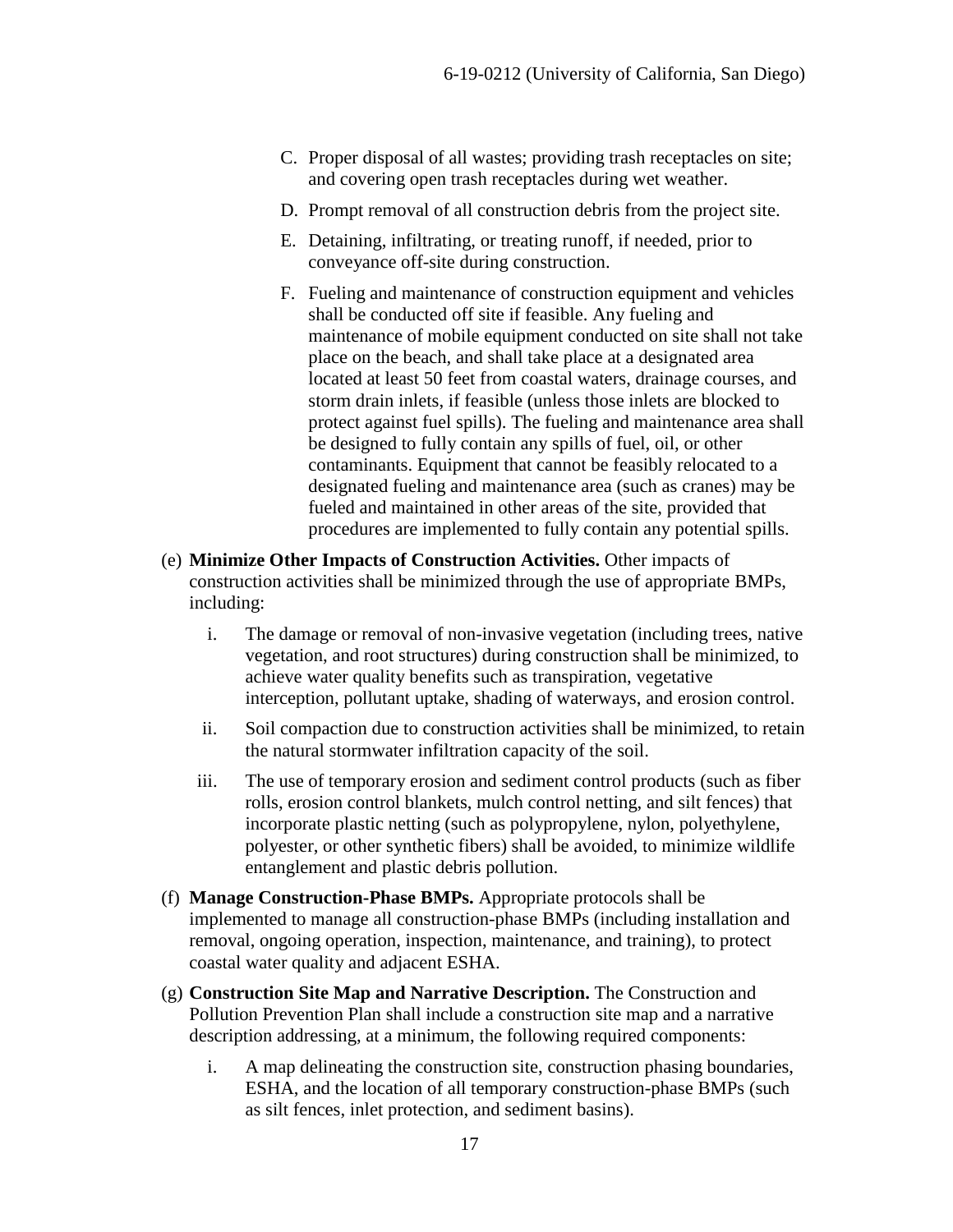- ii. A description of the BMPs that will be implemented to minimize land disturbance activities, minimize the project footprint, minimize soil compaction, and minimize damage or removal of non-invasive vegetation. Include a construction phasing schedule, if applicable to the project, with a description and timeline of significant land disturbance activities.
- iii. A description of the BMPs that will be implemented to minimize erosion and sedimentation, control runoff and minimize the discharge of other pollutants resulting from construction activities. Include calculations that demonstrate proper sizing of BMPs.
- iv. A description and schedule for the management of all construction-phase BMPs (including installation and removal, ongoing operation, inspection, maintenance, and training). Identify any temporary BMPs that will be converted to permanent post-development BMPs.
- (h) **Construction Site Documents.** The Construction and Pollution Prevention Plan shall specify that copies of the signed CDP and the approved Construction and Pollution Prevention Plan be maintained in a conspicuous location at the construction job site at all times, and be available for public review on request. All persons involved with the construction shall be briefed on the content and meaning of the CDP and the approved Construction and Pollution Prevention Plan, and the public review requirements applicable to them, prior to commencement of construction.
- (i) **Construction Coordinator.** The Construction and Pollution Prevention Plan shall specify that a construction coordinator be designated who may be contacted during construction should questions or emergencies arise regarding the construction. The coordinator's contact information (including, at a minimum, a telephone number available 24 hours a day for the duration of construction) shall be conspicuously posted at the job site and readily visible from public viewing areas, indicating that the coordinator should be contacted in the case of questions or emergencies. The coordinator shall record the name, phone number, and nature of all complaints received regarding the construction, and shall investigate complaints and take remedial action, if necessary, within 24 hours of receipt of the complaint or inquiry.
- (j) **Notification.** The permittee shall notify planning staff of the Coastal Commission's San Diego Coast District Office at least three working days in advance of (1) commencement of construction or maintenance activities, and immediately upon completion of construction or maintenance activities, and (2) of any anticipated changes in the schedule based on site conditions, weather, or other unavoidable factors.

The permittee shall undertake development in accordance with the approved Construction-Phase Pollution Prevention Plan, unless the Commission amends this permit or the Executive Director provides written determination that no amendment is legally required for any proposed minor deviations.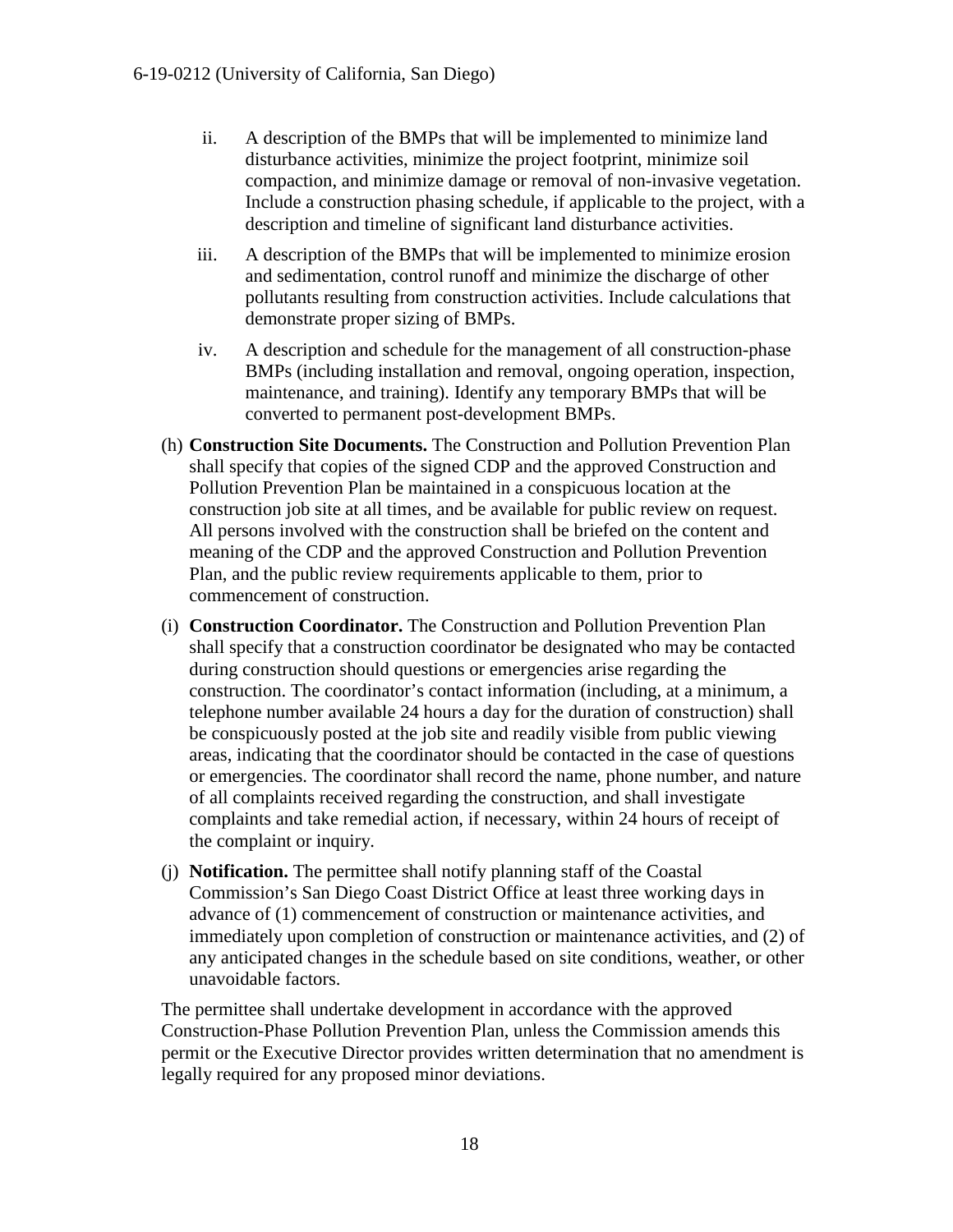- 10. **Disposal of Graded Material.** By acceptance of this permit, the applicant agrees that all excess spoils exported from the project site must be disposed of at a legal site outside of the coastal zone. Disposal of graded materials within the coastal zone will require a separate coastal development permit or an amendment to this permit.
- 11. **Bird-Safe Building Standards. PRIOR TO ISSUANCE OF THE COASTAL DEVELOPMENT PERMIT**, the applicant shall submit to the Executive Director for review and written approval, project plans for the proposed development that are in compliance with bird-safe building standards for façade treatments, landscaping, lighting, and building interiors, as follows:
	- (a) The amount of untreated glass shall be less than 35% of the building façade.
	- (b) Acceptable glazing treatments include: fritting, netting, permanent stencils, frosted, non-reflective or angled glass, exterior screens, decorative latticework or grills, physical grids placed on the exterior of glazing, ultraviolet patterns visible to birds or similar treatments, as approved by the Executive Director.
		- i. Where applicable, vertical elements within the treatment pattern should be at least 1/4" wide, at a maximum spacing of 4";
		- ii. Where applicable, horizontal elements within the treatment pattern should be at least 1/8" wide, at a maximum spacing of two inches 2"; and
		- iii. No glazing shall have a "Reflectivity Out" coefficient exceeding thirty percent 30%. That is, the fraction of radiant energy that is reflected from glass or glazed surfaces shall not exceed 30%.
		- iv. Equivalent treatments recommended by a qualified biologist may be used if approved by the Executive Director.
	- (c) Building edges of exterior courtyards and recessed areas shall be clearly defined, using opaque materials and non-reflective glass.
	- (d) Trees and other vegetation shall be sited so as to avoid or obscure reflection on building facades.
	- (e) Buildings shall be designed to minimize light spillage and maximize light shielding to the maximum feasible extent per the following standards:
		- i. Nighttime lighting shall be minimized to levels necessary to provide pedestrian security.
		- ii. Building lighting shall be shielded and directed downward.
		- iii. Up-lighting and use of event "searchlights" or spotlights is prohibited.
		- iv. Landscape lighting shall be limited to low-intensity and low-wattage lights.
		- v. Red lights shall be limited to only that necessary for security and safety warning purposes.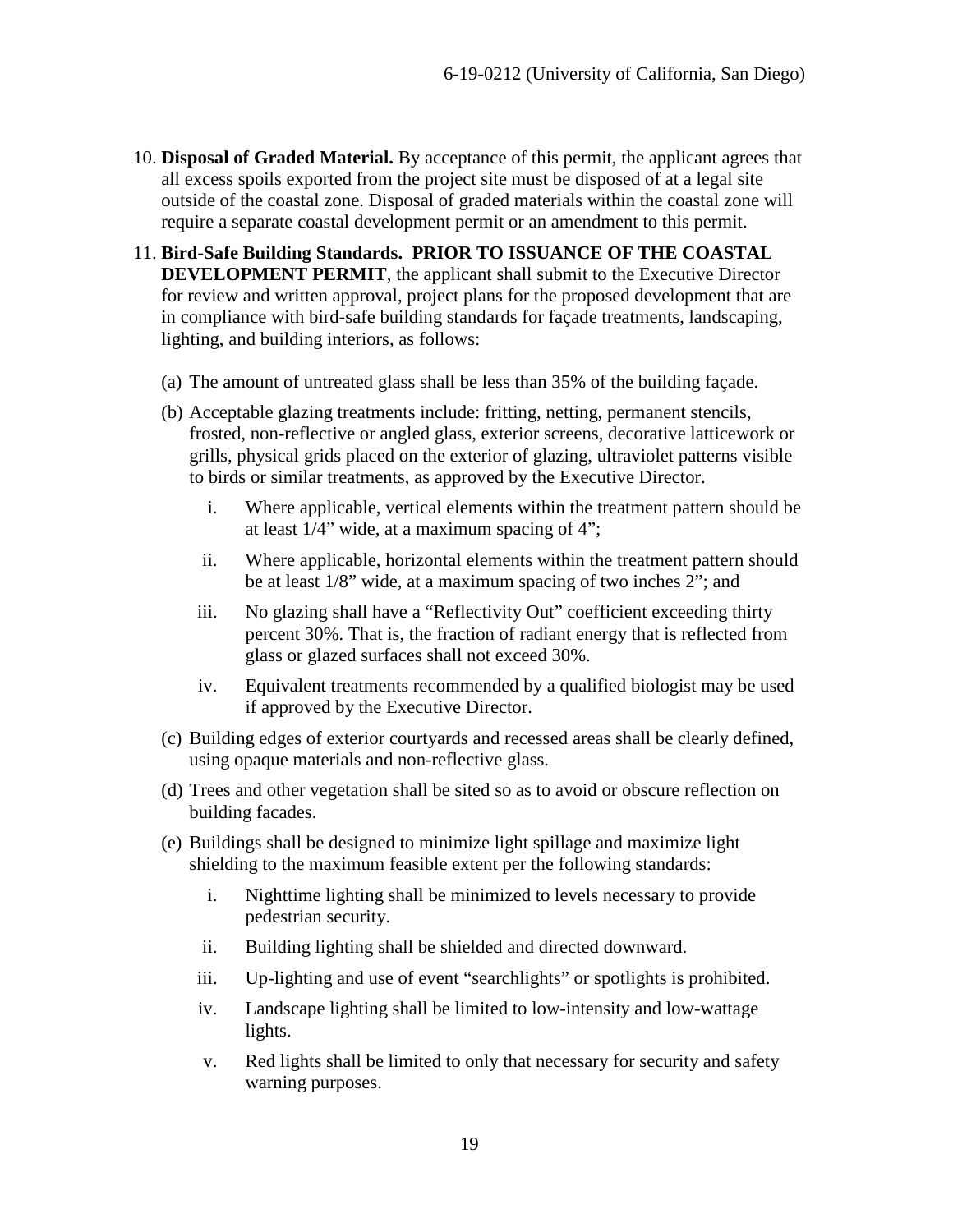- (f) Artificial night light from interior lighting shall be minimized through the utilization of automated on/off systems and motion detectors.
- (g) Avoid the use of "bird traps" such as glass courtyards, interior atriums, windows installed opposite each other, clear glass walls, skywalks, and transparent building corners.

The permittee shall undertake development in conformance with the approved final plans unless the Commission amends this permit or the Executive Director provides a written determination that no amendment is legally required for any proposed minor deviations.

## <span id="page-19-0"></span>**IV. FINDINGS AND DECLARATIONS**

#### <span id="page-19-1"></span>**A. PROJECT DESCRIPTION AND HISTORY**

The proposed project is the demolition of an existing 355 space, 135,964 sq. ft. surface parking lot, approved in 1987 (CDP No. 6-87-233), and construction of a 191,500 sq. ft., 4-story engineering facility with a basement, referred to as Franklin Antonio Hall, that would contain offices, an auditorium, classrooms, labs, a café, and meeting and work space, with landscaping in the north central portion of the University of California, San Diego (UCSD) west campus within the Warren College neighborhood (Exhibit 1). The 3.1-acre project site is a peninsula surrounded by coastal canyons to the north, west, and east, and Voigt Drive to the south (Exhibit 2). The coastal canyons that surround the site are part of UCSD's ecological reserve and consist of environmentally sensitive habitat areas (ESHA).

Originally, the applicant proposed an event lawn north of the structure, a larger service area to the southeast, a larger innovation plaza to the southwest, a pathway around the building adjacent to the canyons (Exhibit 3), and a fuel modification zone with two, two to six foot-tall heat deflection walls directly adjacent to the ESHA, including a 20 ft. long wall to the west and a 200 ft. long wall to the east (Exhibit 4). However, after a significant amount of coordination with Commission staff, the applicant has redesigned the development in order to incorporate a 25 to 50 ft. ESHA buffer (Exhibit 5), discussed in more detail in the Environmentally Sensitive Habitat findings, below.

A Long Range Development Plan (LRDP) was created for UCSD but never certified by the Commission. The City of San Diego does have a certified Local Coastal Program (LCP) for most of its coastal zone; however, the UCSD campus in La Jolla is not part of that program and the campus remains an area of deferred certification where the Commission retains coastal development permit authority. Thus, the Chapter 3 policies of the Coastal Act are the standard of review.

### <span id="page-19-2"></span>**B. ENVIRONMENTALLY SENSITIVE HABITAT**

Section 30240 of the Coastal Act states: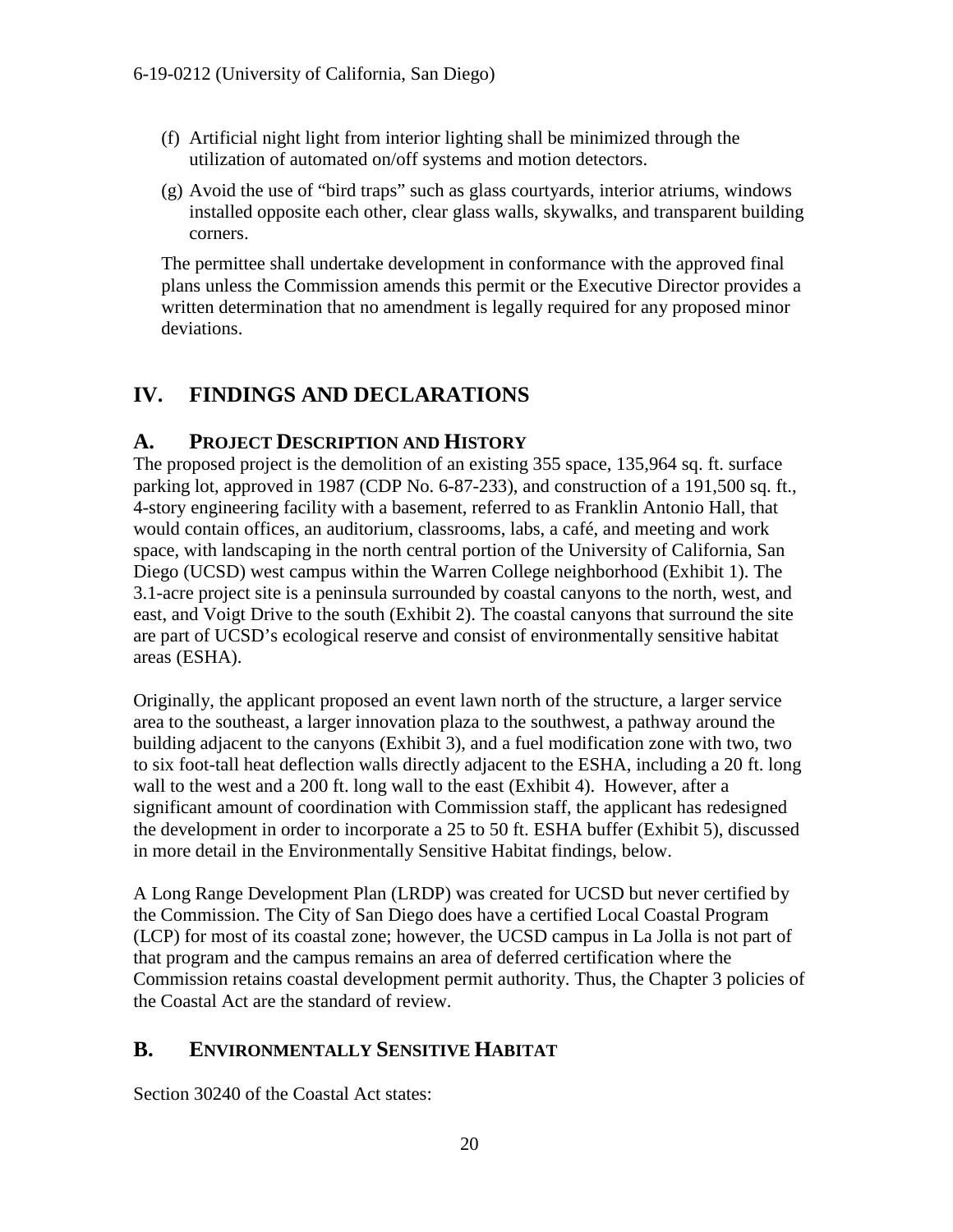- *(a) Environmentally sensitive habitat areas shall be protected against any significant disruption of habitat values, and only uses dependent on those resources shall be allowed within those areas.*
- *(b) Development in areas adjacent to environmentally sensitive habitat areas and parks and recreation areas shall be sited and designed to prevent impacts which would significantly degrade those areas, and shall be compatible with the continuance of those habitat and recreation areas.*

Section 30250 of the Coastal Act states, in relevant part:

*(a) New residential, commercial, or industrial development, except as otherwise provided in this division, shall be located within, contiguous with, or in close proximity to, existing developed areas able to accommodate it…* 

Sections 30240 and 30250 of the Coastal Act provide for the siting of new development within previously developed areas, as well as the protection of environmentally sensitive habitat areas (ESHA). The subject site is a completely developed parking lot surrounded on three sides by a 179 acre contiguous canyon system known as North Canyon, which is part of UCSD's ecological reserve and is designated as ESHA by the Commission's staff ecologist, Dr. Laurie Koteen.

As noted in the Biological Resources Letter Report prepared for the project, the subject site is surrounded on three sides by a contiguous canyon supporting predominantly native habitats. North Canyon is made up of several native plant communities, including Southern mixed chaparral, Southern Willow Scrub, and Diegan Coastal Sage Scrub (CSS). While none of these habitat types are rare, they are considered ESHA by virtue of the rare species they support. At North Canyon, these rare species include four plant species that are identified as rare by the California Native Plant Society, including Nuttall's scrub oak (*Quercus dumosa*), San Diego barrel cactus (*Ferocactus viridescens*), western dichondra (*Dichondra occidentalis*), and ashy spikemoss (*Selaginella cineracens*).

Southern Maritime Chaparral, also found in North Canyon, is considered a rare plant community by the California Department of Fish and Wildlife (CDFW). This habitat is characterized by nutrient-poor, well-drained, sandy or gravelly soils. High rates of urban development along the entire California coast have resulted in direct loss of large areas of maritime chaparral habitat, with losses especially significant in southern California. Maritime chaparral meets the Coastal Act definition of ESHA due to its rarity, and because it supports numerous individual rare plant species (those listed by the state or federal government as threatened or endangered or plants designated "1B" or "2" by the California Native Plant Society in coordination with CDFW).

CSS also provides foraging and nesting habitat for the coastal California gnatcatcher (CAGN), which has been found in the canyon, most recently in a 2017 survey. The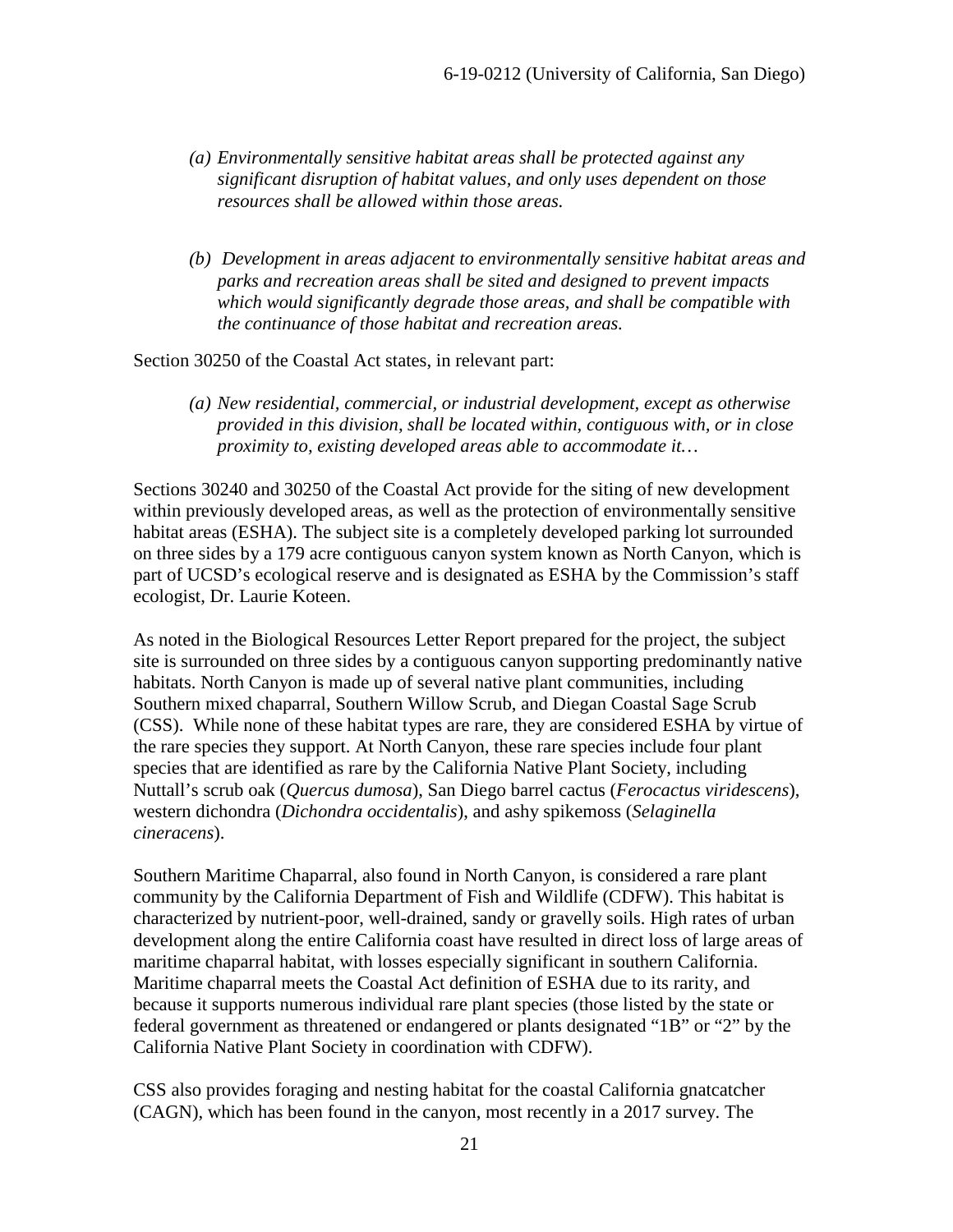CAGN, a federally listed species that is protected under the Endangered Species Act, relies on the CSS habitat of the North Canyon. Because the CSS provides habitat for CAGN and can easily be disturbed by development, it is considered ESHA. Finally, the yellow-breasted chat, *Icteria virensa*, a species of special concern<sup>[1](#page-21-0)</sup>, has also been observed in the North Canyon ecological reserve. Therefore, due to the continuity of the habitat occupied by the CAGN, and the presence of these rare plant and wildlife species, the Commission's ecologist has designated this entire canyon as ESHA.

Protecting ESHA requires not only avoiding any direct encroachment into the habitat, but also providing a buffer between the ESHA and the development. This buffer serves as transitional habitat, provides distance and a physical vegetation barrier to human intrusion into the protected habitat, thereby minimizing indirect impacts from noise, lighting, pollutants, shading, and other forms of habitat intrusion. The proposed ESHA buffer would help ensure that impacts to the adjacent ESHA are avoided or minimized, and is necessary to comply with the resource protection policies of the Coastal Act. Specifically, Section 30240(b) requires that development in areas adjacent to ESHA be sited and designed to prevent impacts to ESHA. No development (i.e., roads, walls, water quality BMPs, lighting, etc.) is allowed within the ESHA buffer, except for temporary irrigation which must be removed following native vegetation establishment.

As noted in the Project Description findings above, the applicant originally did not propose to provide a buffer to the adjacent ESHA (Exhibit 4). Instead, the applicant contended that a dedicated ESHA buffer was not needed because the existing parking lot does not currently provide a buffer and the proposed fuel modification zone would serve as an adequate buffer from the ESHA. While the existing parking lot does not provide a buffer, redevelopment of the site is the appropriate time to ensure that any new development is adequately sited to protect ESHA in compliance with Section 30240 of the Coastal Act. In addition, fuel modification activities are not allowed within an ESHA buffer. The purpose of a fuel modification zone is to provide a zone around the building that is sparsely vegetated with fire tolerant plants to prevent the structure from catching fire in the event that a fire occurs; a wholly different purpose than an ESHA buffer, which is specifically to protect the habitat. In this case, the fuel modification zone, as originally proposed, would also contain heat deflection walls, emergency fire access roads, paved pedestrian walkways, event space, and decomposed granite, none of which are allowed within an ESHA buffer.

After a significant amount of coordination with Commission staff, the applicant agreed to modify the project to include a 25 to 50 ft. ESHA buffer. Initially, the Commission's staff ecologist recommended a minimum 50 ft. ESHA buffer in order to best protect the North Canyon ecological reserve area. Fifty feet is a typical buffer width for upland protected areas that are ESHA, although the direction given by Local Coastal Programs (LCPs) differs across the state. For example, the County of San Diego requires a 100 ft. ESHA buffer, which may be reduced to a minimum of 50 ft. with approval by Planning  $\&$ Development Services and the Fire Marshal in consultation with the CDFW, USFWS,

 $\overline{a}$ 

<span id="page-21-0"></span> $<sup>1</sup>$  A Species of Special Concern (SSC) is a species, subspecies, or distinct population of an animal native to</sup> California that currently satisfies one of several criteria of risk.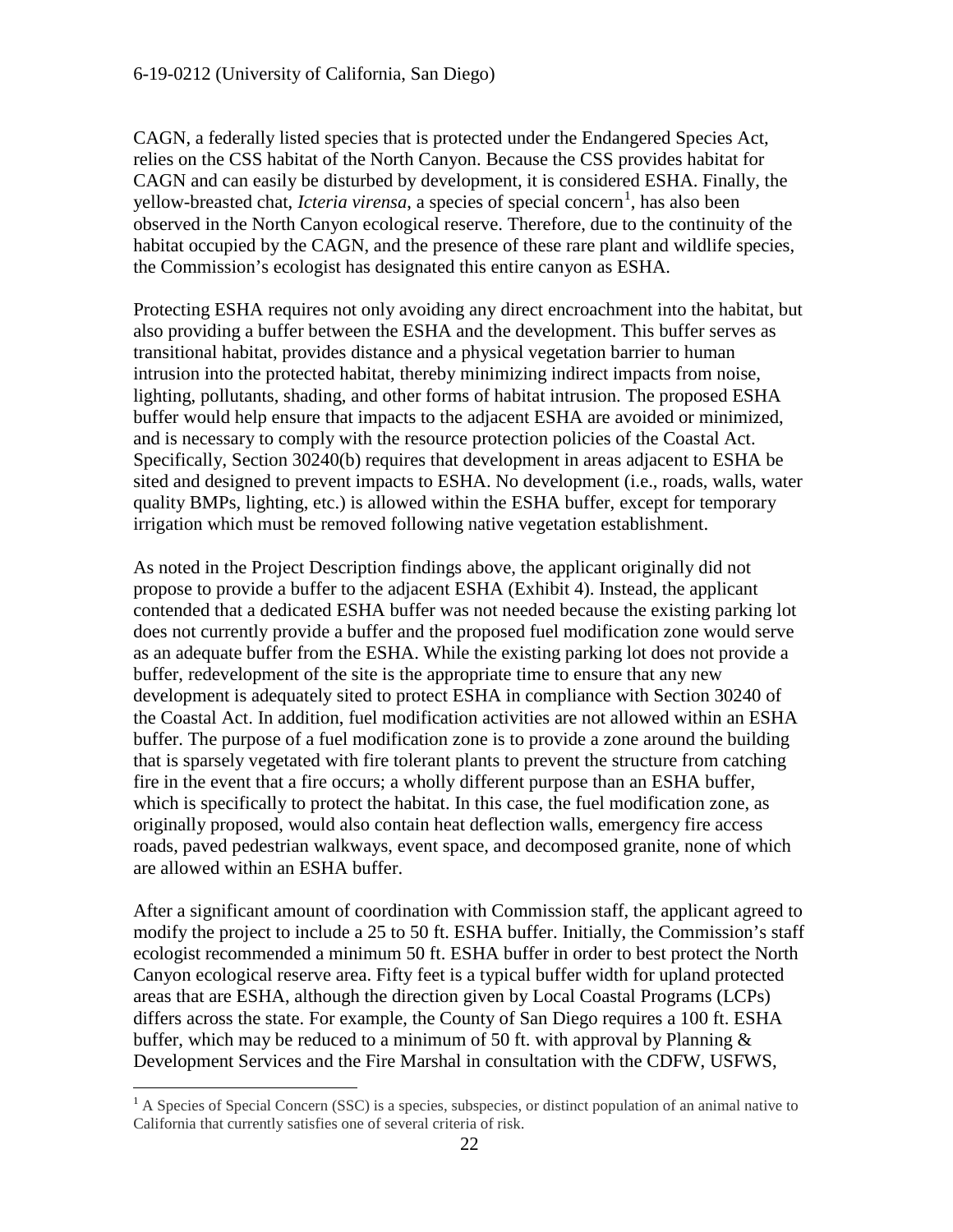and CCC when conditions of the site show that a smaller buffer would provide adequate protection; and the City of Solana Beach requires a 100 ft. ESHA buffer or a minimum of 50 feet with approval by the Planning Department and Fire Marshal. However, the applicant contended that the recommended 50 ft. buffer width was not feasible due to fuel modification requirements, site constraints (including its irregular shape and its ridgetop exposure to the canyons on multiple sides of the site), and an inability to redesign or shift the position of the proposed building. In this case, Commission staff agreed that a variable ESHA buffer ranging from 20 to 50 ft., but no less than a minimum of 25 ft., would be acceptable (see Exhibit 6 for Dr. Koteen's memo on the ESHA buffer); however, the applicant submitted several alternatives that did not meet the 25 ft. minimum buffer and incorporated large firewalls separating the ESHA buffer from the adjacent habitat. Finally, on August 15, 2019, the applicant submitted Alternative 5, which eliminated the eastern firewall and pulled back the western firewall closer to the building and outside of the ESHA buffer by incorporating an exterior fire sprinkler system; eliminated the emergency fire access road to the east of the building by providing alternative access on the west side of the building in order to provide a 25-40 ft. ESHA buffer on the east side of the site; reduced the size of the service area at the southeast portion of the site to meet the minimum emergency fire access requirements; and increased the ESHA buffer in the southwest corner of the project site as well as in the southeast corner (near the service area) (Exhibit 5). Finally, in areas where a 25 ft. ESHA buffer is not feasible due to requirements for emergency fire access, the applicant proposes to plant and seed low-growing native species (e.g., native grasses and forbs) present within the adjacent ecological reserve and to only conduct temporary irrigation while the vegetation establishes. Thus, these constrained emergency fire access areas will be compatible with the adjacent ESHA buffer while still providing adequate emergency access to fire vehicles, if needed. The overall ESHA buffer around the building has been increased from no buffer in the original proposal, to approximately 25,000 sq. ft. in Alternative 4, and nearly 32,000 sq. ft. in Alternative 5.

**Special Condition No. 1** requires revised final plans incorporating the 25-50 ft. ESHA buffer, as shown on Exhibit 5 and **Special Condition No. 2** identifies the types of species and activities permitted in the ESHA buffer. The only permitted activities within the ESHA buffer include planting of native species that are found in the adjacent ESHA, temporary irrigation to support plant establishment, and maintenance. In the emergency access habitat buffer, these same activities are permitted, with the addition of grasscrete, decomposed granite, or similar pervious materials to support an emergency fire vehicle. Project landscaping outside of the ESHA buffer has the potential to introduce non-native plant species into the adjacent ESHA, which could alter the species composition of native habitats by reducing native species diversity and affecting wildlife dependent on native plant species. To ensure the project landscaping does not negatively impact the ESHA, Special Condition No. 2 requires submittal of landscape plans with native, drought tolerant landscaping and prohibits invasive species.

In addition, the use of chemical pesticides, herbicides, and fertilizers on project landscaping could have a potentially significant impact on offsite habitat and terrestrial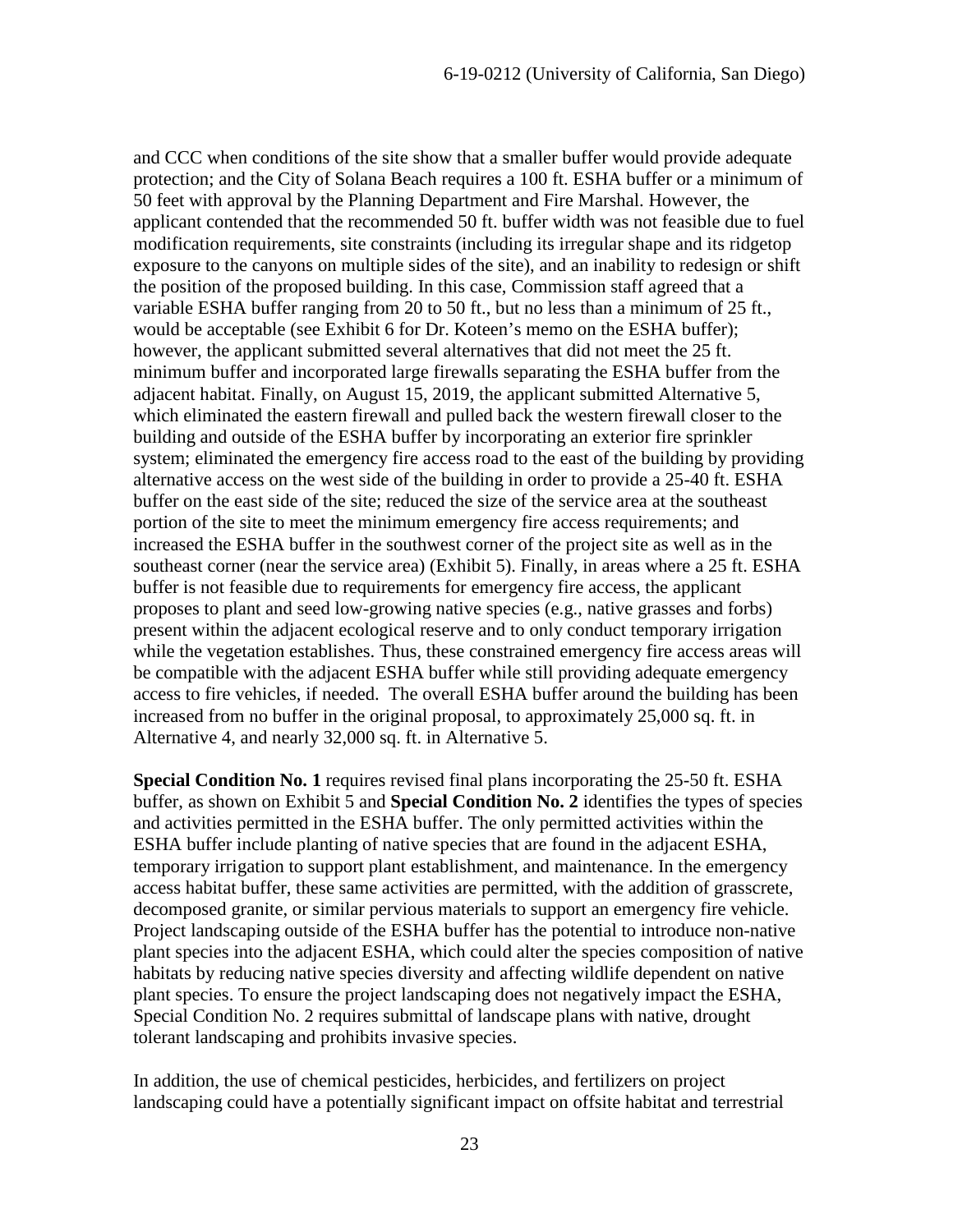wildlife if not adequately controlled. As such, Special Condition No. 2 prohibits the use of fertilizers, herbicides, and chemical pest controls in the ESHA buffer and in the emergency access habitat buffer and requires their use to be minimized to the greatest extent feasible in all other areas. Finally, in order to protect wildlife from inadvertent poisoning, Special Condition No. 2 further prohibits the use of rodenticides, which can have adverse impacts on other creatures that may unintentionally consume the poison or, in the case of predators, consume the poisoned rodents, and in turn become poisoned.

To further ensure that no impacts to sensitive vegetation or biological resources occur, **Special Condition No. 9** requires the applicant to submit a Construction and Pollution Prevention Plan (CPPP) that includes the submission of a Construction Staging and Storage Plan. The Construction Staging and Storage Plan will require the identification of all work areas and ensure that staging and storage areas do not occur in the ecological reserve or in the ESHA buffer. The CPPP will ensure that appropriate BMPs are utilized during construction and that any potential discharge of construction-related pollutants, sediment, or associated runoff will be minimized in order to protect sensitive habitats.

In addition to the CAGN, suitable nesting locations for raptors occur within 500 feet of the project site. Noise from construction related activities such as demolition and grading could also impact nearby species by causing breeding birds to temporarily or permanently leave their territories. Such an outcome could lead to reduced reproductive success and increased mortality. To ensure noise impacts to nesting birds are avoided, **Special Condition No. 4** requires the applicant to avoid, to the maximum extent feasible, construction activities that generate noise greater than 60 dB(A) at the location of the nest during bird nesting season, from February 15th through September 15th. If project construction is necessary during the bird nesting season, a qualified biologist with experience in conducting bird nesting surveys shall conduct a survey within 72 hours of initiating construction activities. If an active CAGN nest is identified within 500 feet of the project site, or if passerines are found within 300 feet, noise monitoring shall be conducted and construction activities shall not occur until a qualified biologist determines that the young have fledged, the nest has been abandoned, or noise monitoring indicates that noise levels remain below  $60 \text{ dB}(A)$ . In regards to raptor nests, the Environmental Impact Report (EIR) conducted for the UCSD Long-range Development Plan contains mitigation measure Bio-2D, which requires a pre-construction survey for raptor nests. If raptor nests are found within 500 ft. of construction activities, construction activates shall not commence until a qualified biologist determines the nest is no longer active. **Special Condition No. 5** requires the applicant to comply with the requirements of the EIR, including Bio-2D.

Additionally, the introduction of a new structure up to 75 ft. in height increases the risk of bird strikes and resulting impacts to avian populations. In order to reduce the chance of bird strikes and make the proposed development more compatible with its surroundings, **Special Condition No. 11** delineates effective bird strike prevention measures to incorporate into the development's final design.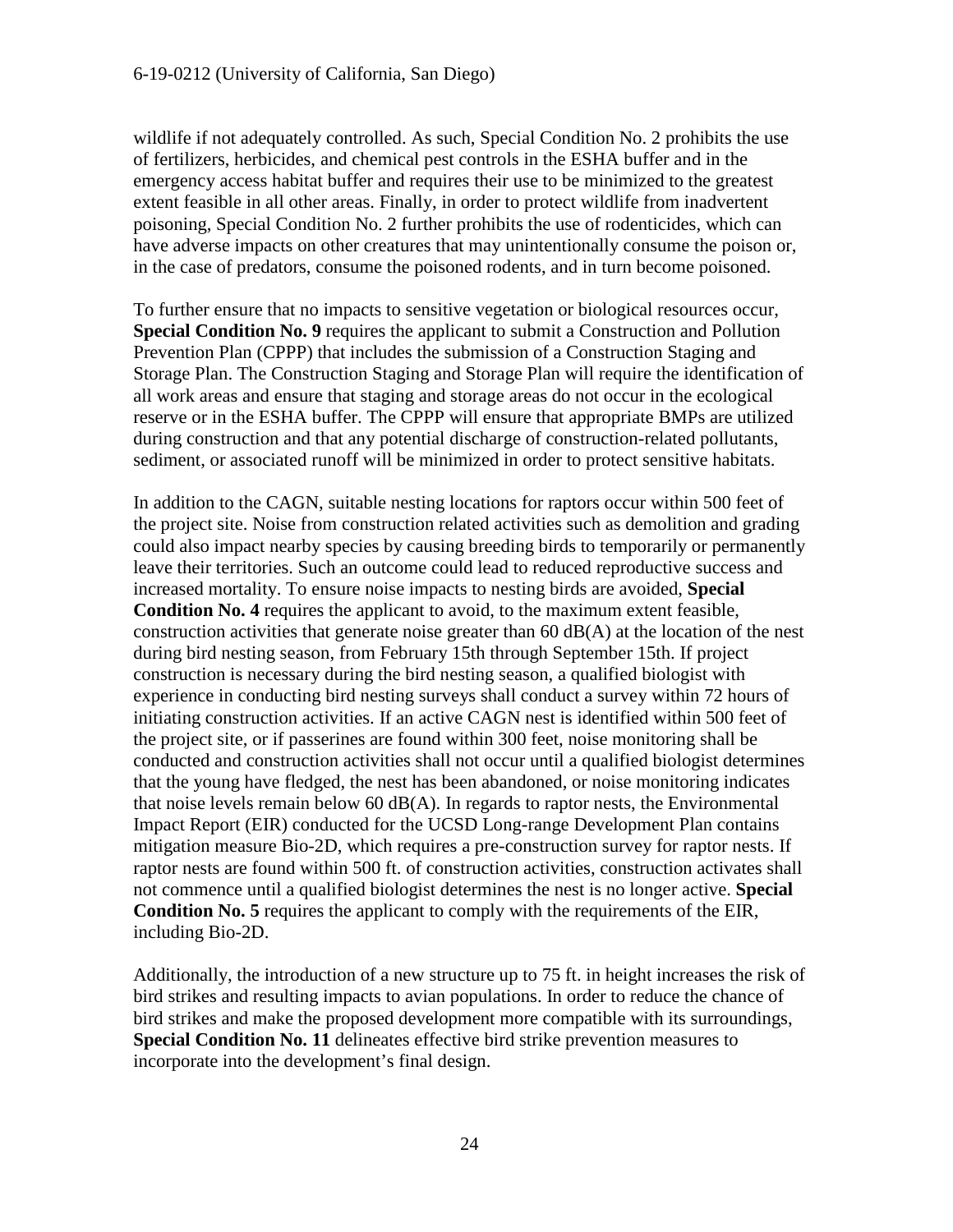Finally, the addition of nighttime lighting may have the potential to cause indirect impacts on adjacent native habitats. Adverse impacts from artificial night light can take several forms including light trespass or spill, sky glow, and glare. Light trespass occurs when unwanted artificial light spills onto an adjacent property lighting an area that would otherwise be dark.<sup>[2](#page-24-1)</sup> Sky glow is the bright halo that appears over urban areas at night, a product of light being scattered by water droplets or particles in the air and from reflectance of lights on objects or the ground. Glare is created by light that shines horizontally. The site currently contains sixteen 30 ft. tall light poles with two high output linear fluorescent lamps on each fixture. Due to the linear shape of the lamps, the quality of the site's lighting is poor, and the existing lighting does not minimize impacts of lighting such as spill, sky glow, and glare. The applicant proposes to replace all lighting with light-emitting diode (LED) lights. Because of their reported long life and energy efficiency, LEDs are rapidly coming into widespread use, replacing other types of lighting in many cities. However, LED lighting contains high blue light frequencies that have been shown to disrupt natural circadian rhythms in humans and wildlife, leading to disruption in sleep and wildlife behaviors (e.g., breeding, foraging). Lighting with lower color temperatures has less blue in its spectrum and is referred to as being "warm." As such, environmental studies, dark sky advocates, and the American Medical Association recommend a correlated color temperature (CCT) of 3,000 Kelvins (K) or less, a range that contains less blue light.

In this case, the applicant has submitted an Exterior Lighting Approach Memorandum prepared by Dark Light Design, revised on April 9, 2019. The memo recommends lighting be selectively placed, shielded, and directed away from habitat areas, a maximum of 3,000 K lighting be used, and that only lighting serving security purposes be used. **Special Condition No. 3** requires the submittal of a final lighting plan that conforms to these recommendations with the exception that 2,700 K lighting be used if feasible to further reduce lighting impacts on adjacent sensitive species.

During construction, the proposed project would minimize the effects of any construction lighting on adjacent habitat by limiting construction to daylight hours, or, if night lighting is determined to be necessary during construction, lighting would be temporary and be shielded and directed away from adjacent habitats, and any construction lighting next to the canyon will be of the lowest illumination allowable for human safety.

With the above habitat protection measures in place, the development can be found in conformance with Sections 30240 and 30250 of the Coastal Act.

## <span id="page-24-0"></span>**C. PUBLIC ACCESS AND RECREATION**

Section 30210 of the Coastal Act states:

 $\overline{a}$ 

<span id="page-24-1"></span><sup>2</sup> Chepesiuk, R. 2009. Missing the Dark: Health effects of light pollution. Environmental Health Perspectives. v. 117 (1): A20-A-27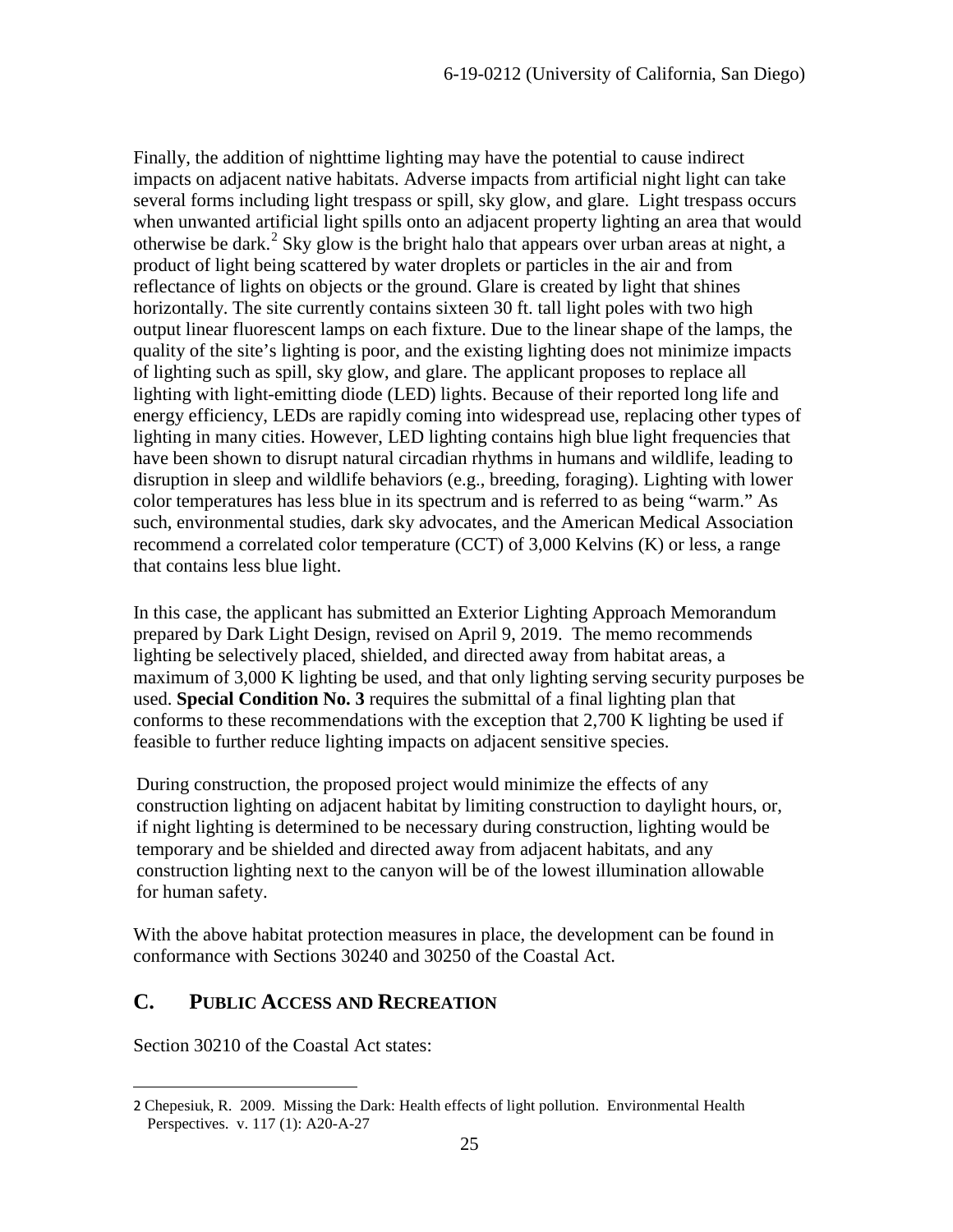*In carrying out the requirement of Section 4 of Article X of the California Constitution, maximum access, which shall be conspicuously posted, and recreational opportunities shall be provided for all the people consistent with public safety needs and the need to protect public rights, rights of private property owners, and natural resource areas from overuse*.

#### Section 30212 of the Coastal Act states:

*(a) Public access from the nearest public roadway to the shoreline and along the coast shall be provided in new development projects except where: (1) it is inconsistent with public safety, military security needs, or the protection of fragile coastal resources, (2) adequate access exists nearby, or (3) agriculture would be adversely affected. Dedicated accessway shall not be required to be opened to public use until a public agency or private association agrees to accept responsibility for maintenance and liability of the accessway.* 

Section 30252 states, in part:

*The location and amount of new development should maintain and enhance public access to the coast by (1) facilitating the provision or extension of transit service, (2) providing commercial facilities within or adjoining residential development or in other areas that will minimize the use of coastal access roads, (3) providing nonautomobile circulation within the development, (4) providing adequate parking facilities or providing substitute means of serving the development with public transportation, (5) assuring the potential for public transit for high intensity uses such as high-rise office buildings…* 

Section 30253 of the Coastal Act state, in part

*New development shall do all of the following:* […]

 *(d) Minimize energy consumption and vehicle miles traveled.* 

The proposed project would include the removal of 355 parking spaces and the construction of a building that would expand capacity at the college for additional students and faculty, therefore increasing parking demand; however, no replacement parking is proposed as part of this project. Because the UCSD campus is located near the coast, any parking impacts caused by the proposed project could cause the school's employees and students to park off campus on public streets that connect with popular beaches, such as La Jolla Shores, and visitor-serving recreational facilities. Already, many UCSD students park in the nearby Torrey Pines Gliderport, which is located on the bluff-top overlooking Black's Beach, and walk to campus. The continuation or exacerbation of this practice would further interfere with the visitation of these areas by the public. As such, it is important to determine whether the development has sufficient on-site parking to meet anticipated student and employee demand. New development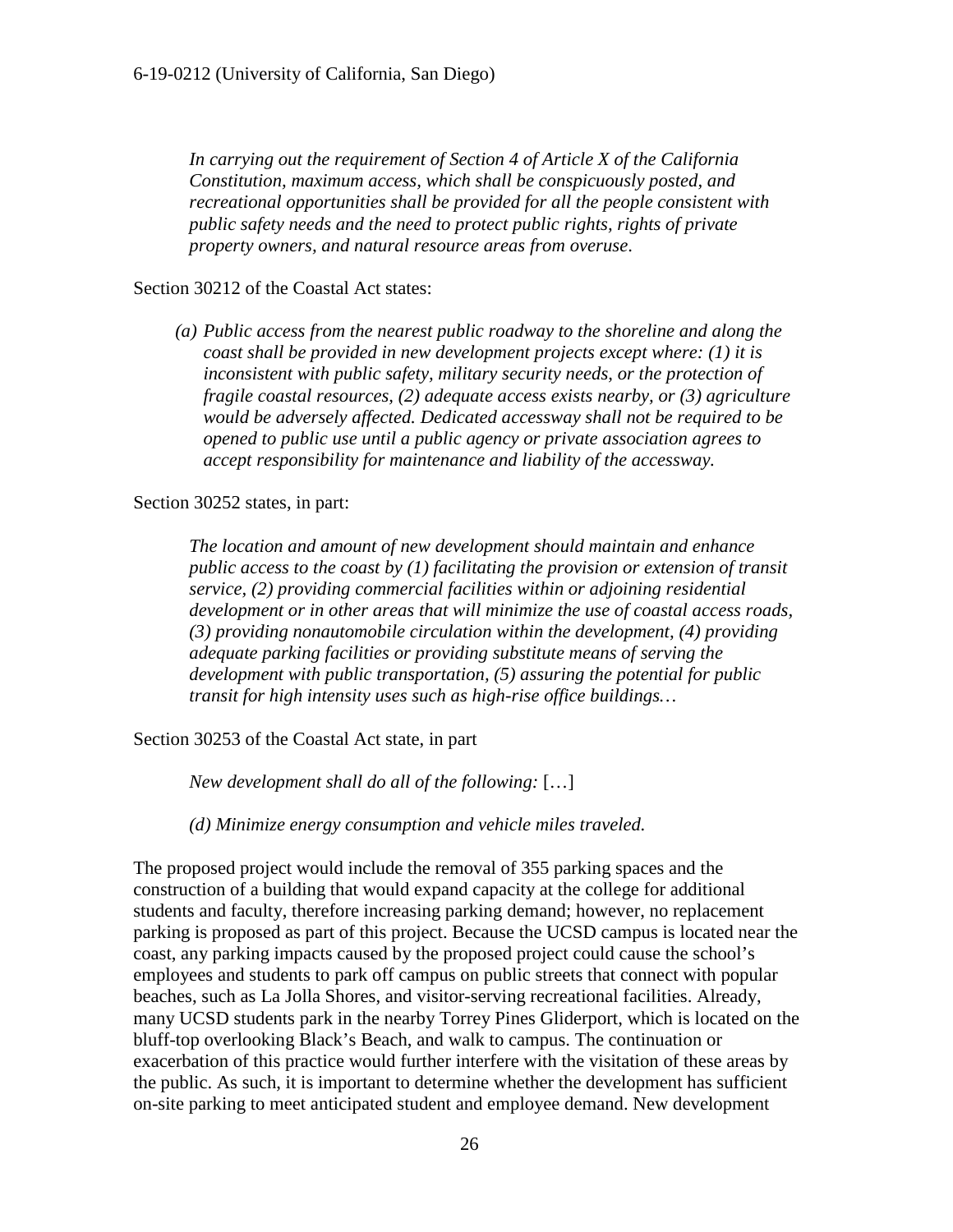must contain parking impacts on-campus to avoid spillover effects into public right-ofways, where the occupation of public parking can interfere with public access by decreasing the available public parking supply and deter visitation to this segment of the coast.

As of fall 2018, UCSD's total La Jolla campus contained approximately 16,376 parking spaces. UCSD sells a variety of parking permits, most of which are available in daily, weekly, monthly, quarterly, annual, or custom increments. In order to limit the demand for parking, since 2016, UCSD has prohibited freshman students from purchasing a student parking permit unless extreme circumstances are demonstrated (fewer than two percent of applications meet this criterion). UCSD also provides each student, through quarterly student fees, a regional transit pass for the Metropolitan Transit System (MTS) and North County Transit District (NCTD). UCSD also subsidizes discounted regional transit passes for faculty and staff. According to UCSD's parking department, the existing campus parking supply currently operates at 83% capacity.

UCSD also operates an extensive alternate transit program, directly overseeing or partnering with outside entities to provide various options to students, faculty, and staff that travel to campus. UCSD partners with "Zimride," an online portal whereby commuters can upload their schedule and find commuters going to and leaving campus at similar times; with Zipcar, to provide car sharing services to students who may occasionally require a vehicle to get to campus; and with the ride sharing service Lyft to allow students, faculty, and staff to receive special rates or discounts when traveling to and from campus. UCSD also operates a fleet of campus shuttles that not only circulate within the main campus but also transport commuters between UCSD's satellite campuses, hospitals, and nearby transportation hubs, such as the Sorrento Valley train station. Currently, MTS operates nine bus routes including two SuperLoop routes that serve the university community.

UCSD has a daily maximum population of approximately 50,000 students, faculty, and staff, but is projected to increase student population to approximately 42,000 students, 2,200 faculty, and 21,000 staff by 2035 (when the campus is projected to be "built out"), an overall increase of 37 percent. As part of that build out effort, UCSD is also currently planning for the expansion of several other facilities in the coastal zone that may increase the demand for parking, including redevelopment of the Scripps Marine Conservation Facility (CDP No. 6-17-0512) and construction of the North Torey Pines Living and Learning Neighborhood (CDP No. 6-17-0929). Thus, in the absence of constructing new spaces or reducing parking demand, there is likely to be a significant shortfall in parking at UCSD in the future, which would adversely impact the ability of the public to access nearby public beaches and recreational facilities.

Furthermore, while there are numerous surface parking lots throughout the campus, there are limited areas that could easily accommodate a large new parking structure, without encroaching on one of the university's natural open space areas. Commission staff recently reviewed an application to build a new parking structure with 840 parking spaces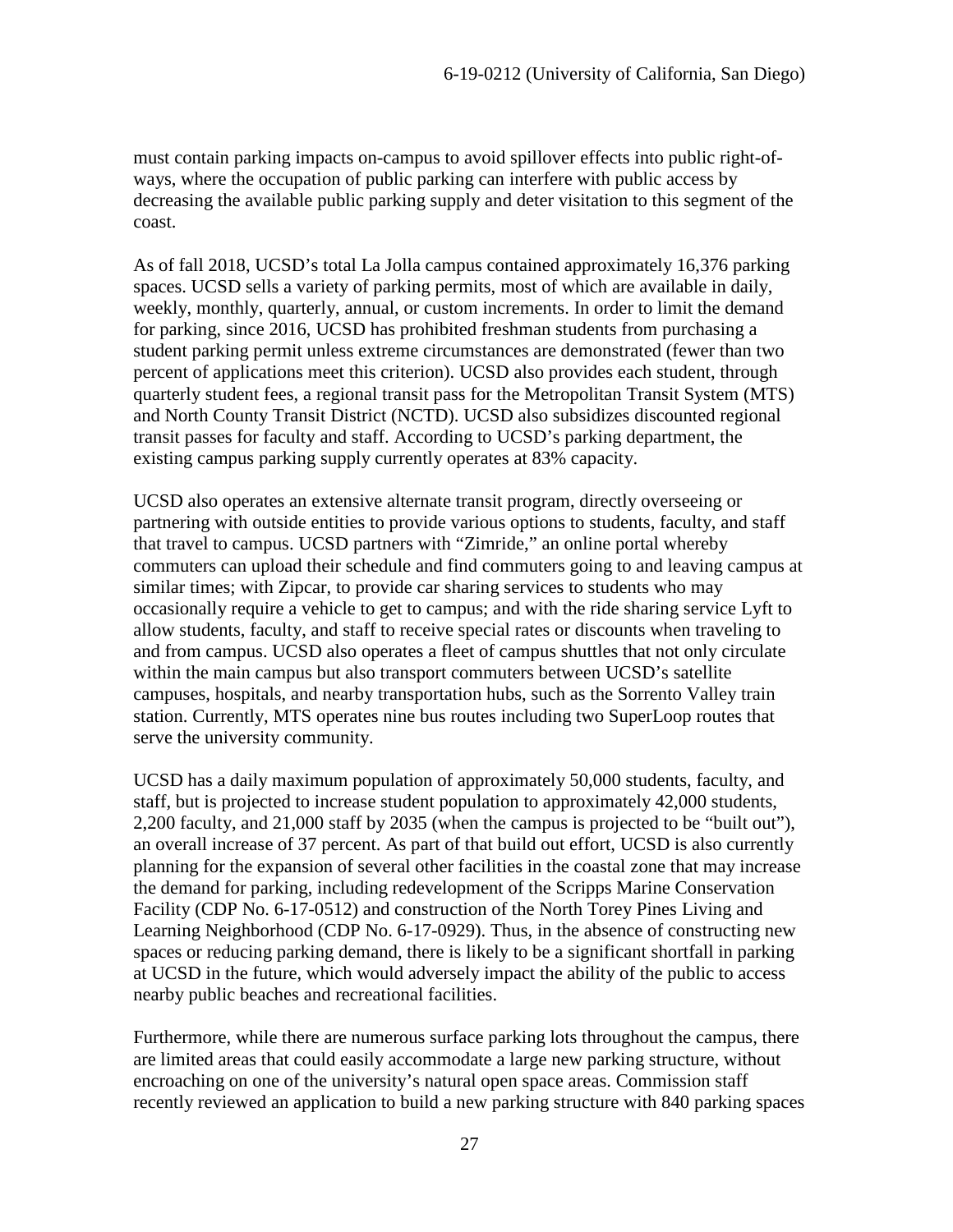(CDP No. 6-17-0812, Voigt parking structure) across the street from the subject project. As proposed, this building would have been located in an open space area containing ESHA and wetland habitats. The application was withdrawn by UCSD due to Commission staff's concerns regarding habitat impacts.

UCSD now contends that it has sufficient parking to compensate for the loss of parking and increase in parking demand associated with the proposed project. Specifically, UCSD has cited the completion of a trolley system extension on campus and plans to construct new parking facilities, including a 1,800 space parking garage at the east campus outside of the coastal zone, which would directly connect to the project site by shuttle. In addition, UCSD has indicated that it will be implementing a second year parking restriction starting fall 2020, which would further reduce parking demand. However, the trolley extension and parking garage are not scheduled to be completed until the end of 2021, which is two years after parking at the project site would be lost due to construction of the proposed project. In addition, while UCSD does operate a shuttle system, it is unclear if the shuttle system is functioning at a level of service that will encourage employees and students to use the shuttle system. For example, currently, the shuttle that services the project site operates at 12.5 minute headways. During the peak hours of 7am to 10am, approximately 25% of the North Campus shuttles, which serve the project site, reach capacity, meaning the riders that are unable to ride on the full shuttle are left waiting for another 12.5 minutes to ride the next shuttle. Too many missed or delayed shuttles could discourage students and faculty from utilizing the shuttle.

Commission staff have long encouraged UCSD to reexamine the incremental approach it has historically taken to planning development in the coastal zone, by encouraging either submittal of the university's LRDP to the Commission for certification or submitting related or proximate projects as a single coastal development permit application. However, UCSD has so far declined to do so, and thus the Commission has had to evaluate projects on a case-by-case basis. Furthermore, only half of UCSD's campus lies within the coastal zone, leaving substantial campus development that does not receive Commission review. This further complicates the efforts to comprehensively analyze the long-term pattern of development on campus and identify potential, wider-ranging mitigation and systemic improvements that could further reduce reliance on vehicles and address the parking shortage on campus in a long-range manner.

To ensure the loss of 355 parking spaces does not cause parking to spill over into the public right-of-way and affect public access and recreation, and to provide the Commission with a comprehensive understanding of transportation issues at UCSD campus, **Special Condition No. 6** requires the applicant to submit a Transportation Demand Management (TDM) Program and provide annual monitoring reports until one year following the opening of the East Voigt Parking Structure of the Light Rail Transit Project (trolley extension), whichever comes first, both of which are anticipated to offset the subject project's parking loss. The TDM Program requires UCSD to monitor the capacity, structure, and performance of its parking, shuttle, and alternative transportation programs. The TDM Program also requires UCSD to provide the results of annual commuter surveys and projected changes to the parking, shuttle, and alternative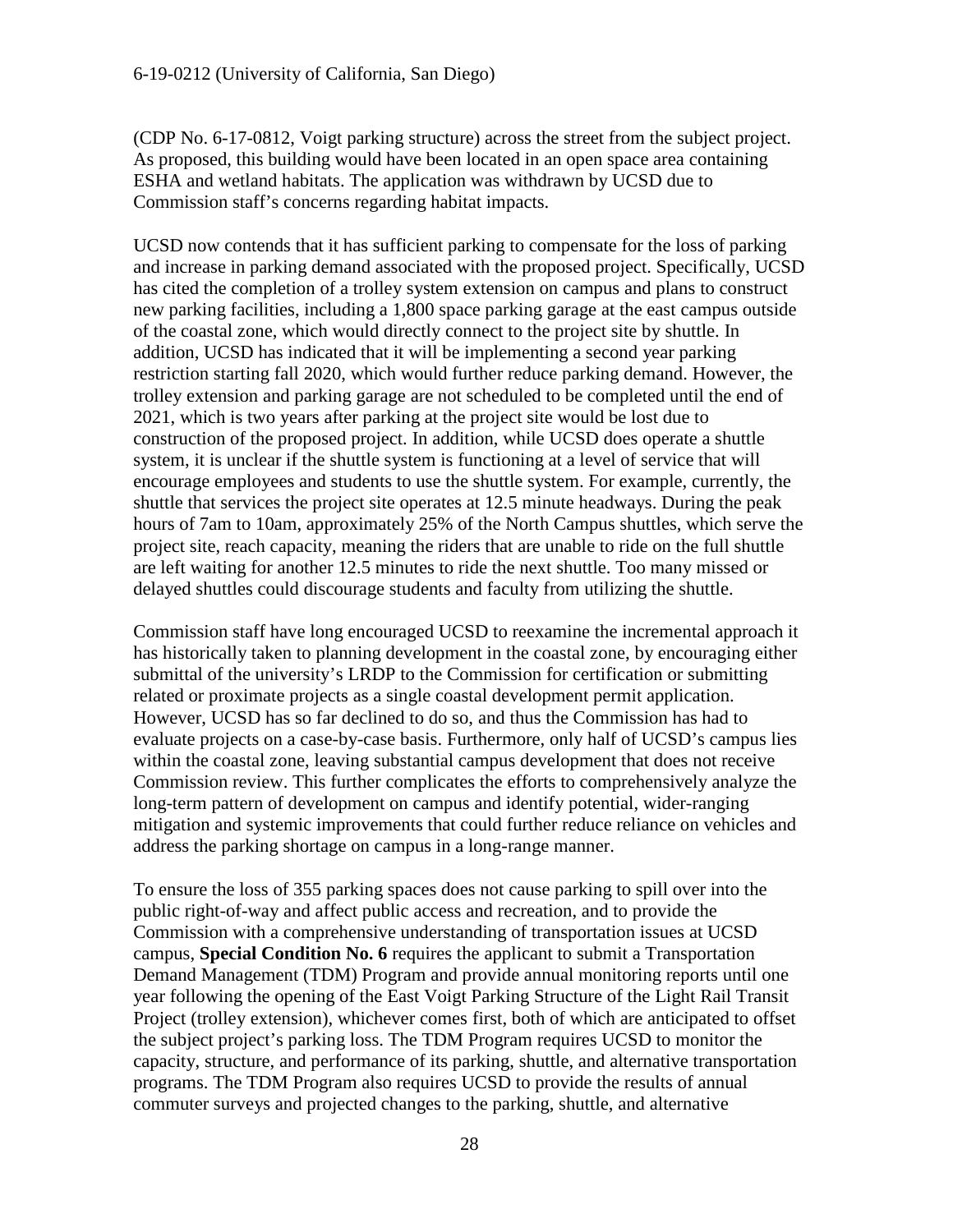transportation programs. Finally, reports will also identify whether shuttle service with a minimum of 12.5 minute average headways is maintained throughout the Voigt Drive corridor. These monitoring reports will be used to inform parking needs and/or potential shuttle system improvements (e.g., increased number of shuttles or larger capacity shuttles) that may be considered as part of future UCSD projects within the coastal zone.

In conclusion, although UCSD does not propose to replace the existing 355 parking spots onsite; the entire campus has adequate parking, demonstrated by the current parking utilization rate of 83%, which is connected by a comprehensive shuttle system. Therefore, the subject project, as conditioned, is consistent with the applicable public access and recreation policies of the Coastal Act.

## <span id="page-28-0"></span>**D. WATER QUALITY**

Section 30231 of the Coastal Act states:

*The biological productivity and the quality of coastal waters, streams, wetlands, estuaries, and lakes appropriate to maintain optimum populations of marine organisms and for the protection of human health shall be maintained and, where feasible, restored through, among other means, minimizing adverse effects of waste water discharges and entrainment, controlling runoff, preventing depletion of ground water supplies and substantial interference with surface water flow, encouraging waste water reclamation, maintaining natural vegetation buffer areas that protect riparian habitats, and minimizing alteration of natural streams.* 

The drainage at the project site was designed for water to be directed towards the parking lot's four corners due to a controlling high point near the center of the parking lot. Each receiving corner has a storm drain outlet which drains into the surrounding canyon where it then drains into a creek which is routed to the Pacific Ocean. The proposed project would maintain the existing drainage pattern. As such, the proposed project has the potential to result in both short- and long-term water quality impacts, related to construction activity and permanent academic operations, respectively.

While the existing drainage pattern would be maintained, aspects of the project would reduce impacts to water quality over that of existing conditions. Specifically, because the existing site is a parking lot, 84% of the project site is currently impervious surfaces. With the development of the proposed project, the site's impervious area would be reduced to 50% or below. To maximize on-site infiltration and minimize downstream alterations, runoff from the project will be directed into new bioretention basins or structural filtration systems to capture trash, debris, sediments, and hydrocarbons to prevent them from being released into the waterway. The Commission's water quality staff have reviewed the project and determined that the proposed BMP measures are adequate to address water quality concerns. In order to ensure that the proposed development implements all required and recommended water quality measures, **Special**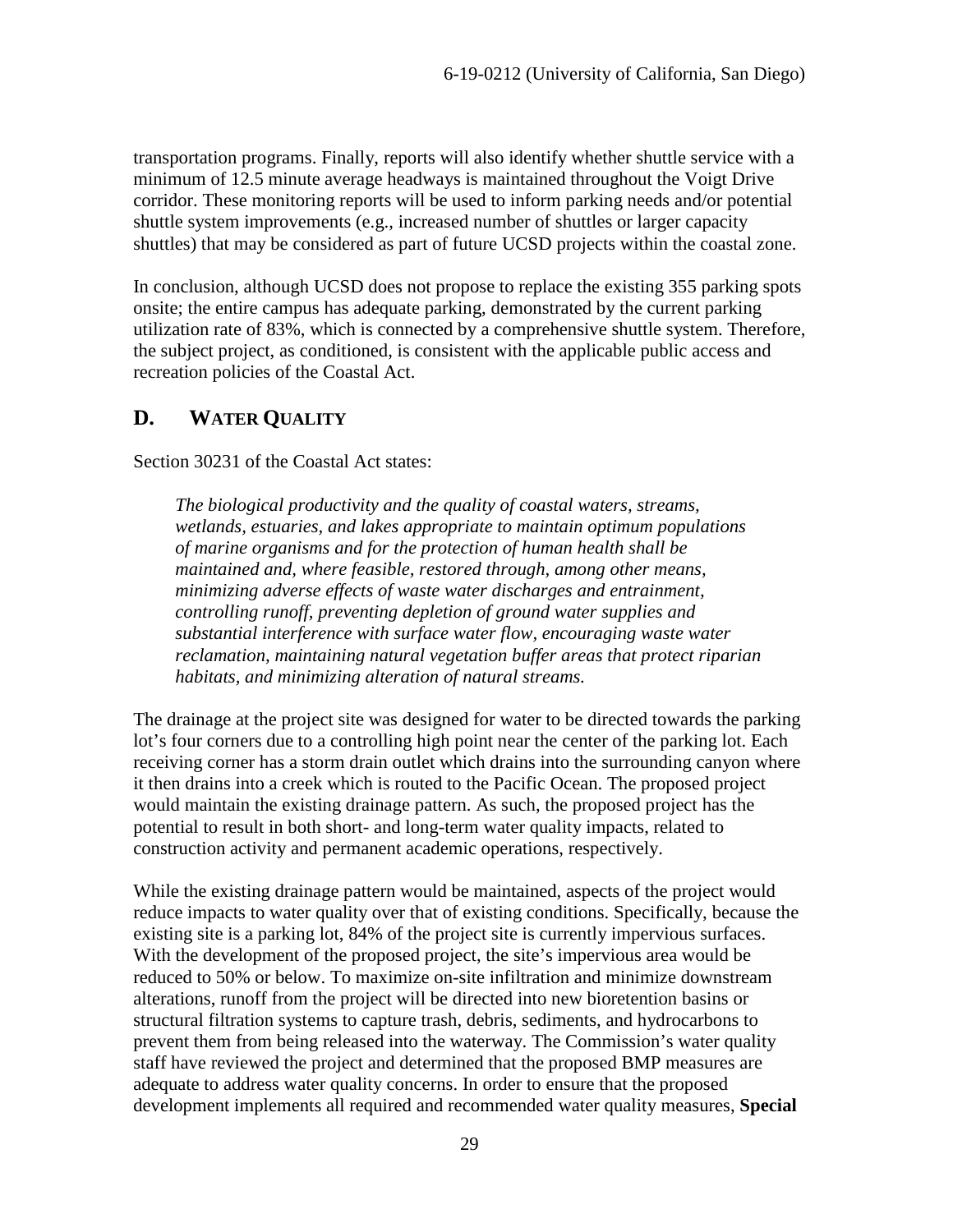**Conditions Nos. 7** and **8** list the measures and best management practices to be incorporated into the final design of the development and its future maintenance. **Special Condition No. 2** also requires the use of native, drought-tolerant plants in conjunction with low-flow and recycled water systems to further limit the amount of runoff flowing off site.

During construction, activities such as demolition, clearing, grading, stockpiling, concrete pouring, painting, and paving have the potential to impact surrounding water quality. As such, **Special Condition No. 9** lists the required temporary control measures to be implemented to prevent off-site water quality impacts from construction activity, while **Special Condition No. 10** requires that all exported materials be deposited at a legal site outside of the coastal zone.

Therefore, the project, as conditioned, is consistent with Section 30231 of the Coastal Act.

### <span id="page-29-0"></span>**E. LOCAL COASTAL PLANNING**

Section 30604(a) requires that a coastal development permit shall be issued only if the Commission finds that the permitted development will not prejudice the ability of the local government to prepare a Local Coastal Program (LCP) in conformity with the provisions of Chapter 3 of the Coastal Act. In this case, such a finding can be made.

The UCSD campus is not subject to the City of San Diego's certified LCP, although geographically West Campus is located in the La Jolla segment of the City's LCP. UCSD currently has an uncertified Long Range Development Plan (LRDP) that was approved by the UC Regents on November 15, 2018. While UCSD does have the option of submitting its LRDP for Commission review and certification, UCSD does not intend to at this time and thus it cannot serve as the standard of review.

As stated previously, the Chapter 3 policies of the Coastal Act are the standard of review for UCSD projects in the absence of a certified LRDP. Because the proposed development, as conditioned, has been found consistent with all applicable Chapter 3 policies, the Commission finds that approval of the proposed project will not prejudice the ability of UCSD to prepare a certifiable LRDP for its campus.

### <span id="page-29-1"></span>**F. CALIFORNIA ENVIRONMENTAL QUALITY ACT**

Section 13096 of the Commission's Code of Regulations requires Commission approval of Coastal Development Permits to be supported by a finding showing the permit, as conditioned, to be consistent with any applicable requirements of the California Environmental Quality Act (CEQA). Section 21080.5(d)(2)(A) of CEQA prohibits a proposed development from being approved if there are feasible alternatives or feasible mitigation measures available which would substantially lessen any significant adverse effect which the activity may have on the environment. UCSD completed Addendum No. 1 to the 2018 Long Range Development Plan Environmental Impact Report (LRDP EIR) (SCH No. 2016111019) in May 2019, which found the proposed project was entirely consistent with and covered by the environmental analysis included in the 2018 LRDP